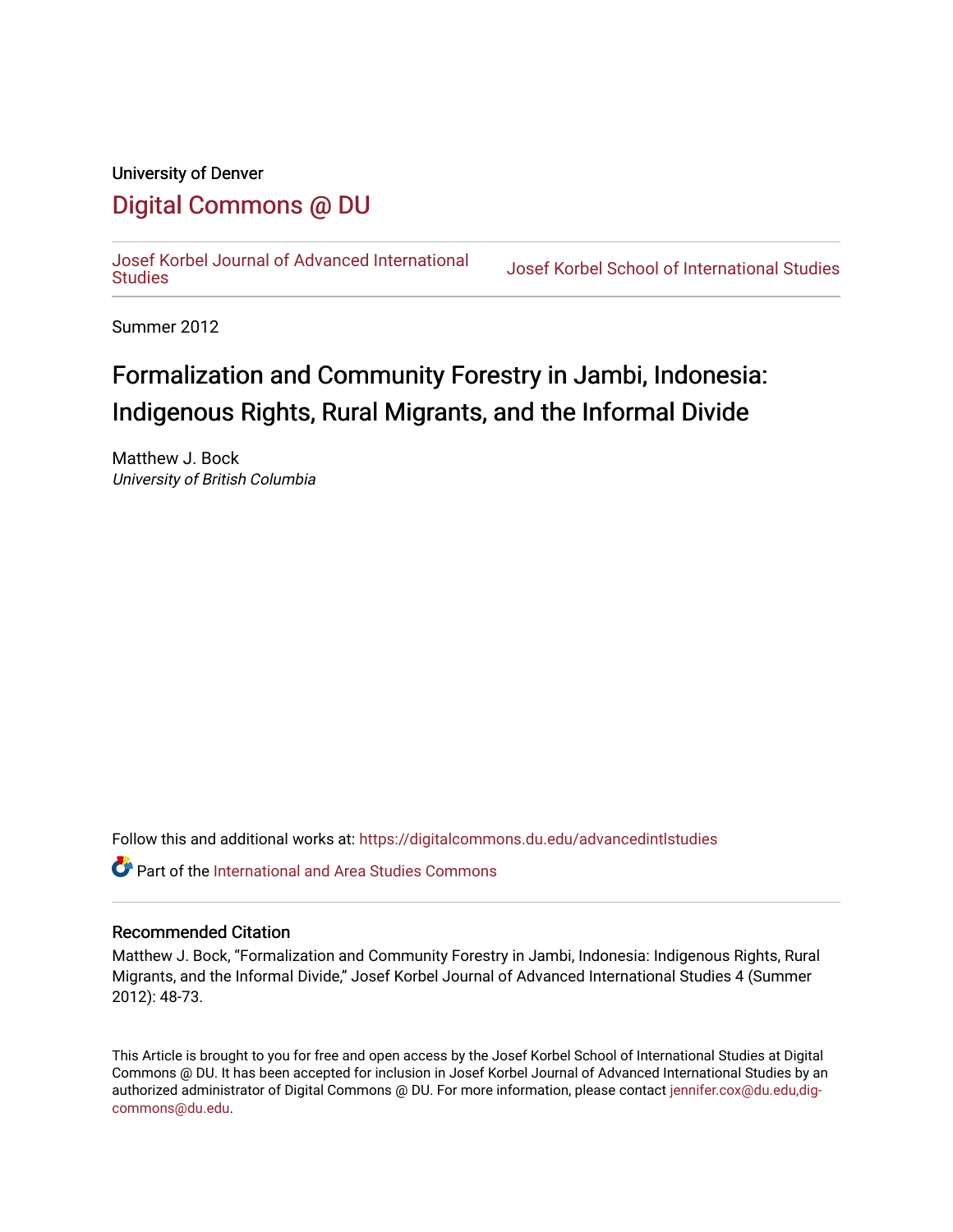Formalization and Community Forestry in Jambi, Indonesia: Indigenous Rights, Rural Migrants, and the Informal Divide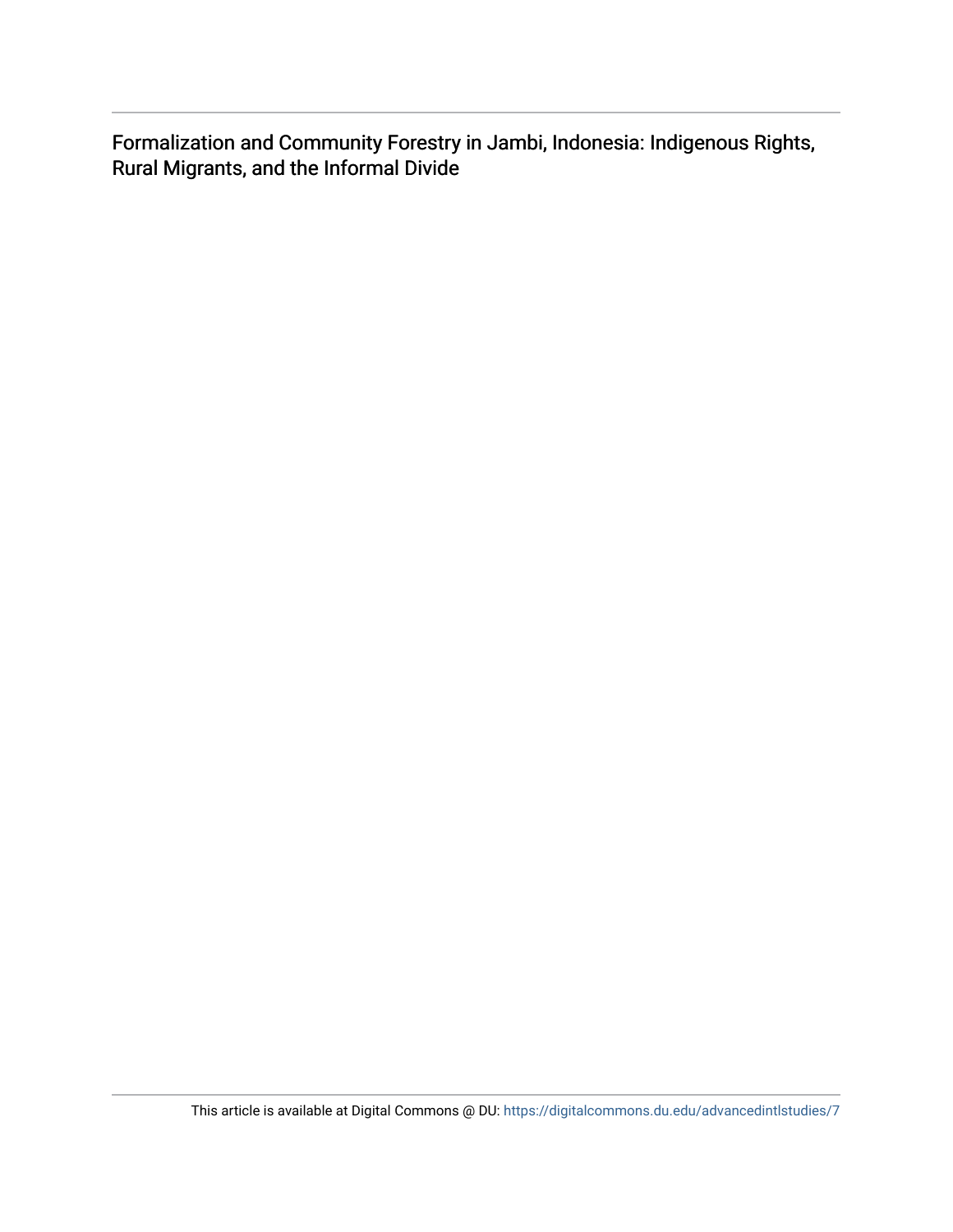# **Formalization and Community Forestry in Jambi, Indonesia**

## **INDIGENOUS RIGHTS, RURAL MIGRANTS, AND THE INFORMAL DIVIDE**

MATTHEW J. BOCK University of British Columbia M.A., Asia Pacific Policy Studies

Recent literature lauding indigenous 'localism' has led to the proliferation of local resource management institutions which has subsequent implications regarding the developmentconservation nexus: this localist paradigm risks entrenching a rigid definition of 'local', especially within the rural sector. Mobility is a fundamental tenet of a liberal democratic society while migration occurs for myriad reasons; migrant communities often remain marginalized and susceptible to human rights abuses. Similar to mass property titling programs instigated by Hernando de Soto's policy prescriptions, state-driven, community resource management programs may also exacerbate the indigenous-migrant divide. In Jambi, Indonesia, the village forest designation (*hutan desa)* is a promising institution with the potential to impact positively the livelihoods of communities, although a gap in academic literature on migrant communities hinders the ability of the Indonesian government and NGOs to engage with rural settlers to bridge the informal divide.<sup>1</sup>

**T**his paper addresses the conservation-development nexus within Indonesia's community based resource management model to highlight the heterogeneous nature of group identities in rural areas while threading the theme of indigenous versus human rights throughout. The purpose is to examine the policy implications of the Government of Indonesia's (GoI) 2008 regulation on the establishment and management of community forests (*hutan desa)*. A study of 17 newly established *hutan desa*, along with their associated customary management institutions, within a single district in the province of Jambi is presented and compared to similar case studies. Indonesia has over 19,000 villages while the GoI has a target to establish 2.5 million hectares of community forests, of which 58,000 have been verified. Consequently, this analysis will offer insight on scalability. Indications show that community based forest management (CBFM) institutions appear promising as a

<sup>&</sup>lt;sup>1</sup> The author can be contacted at matbock@interchange.ubc.ca.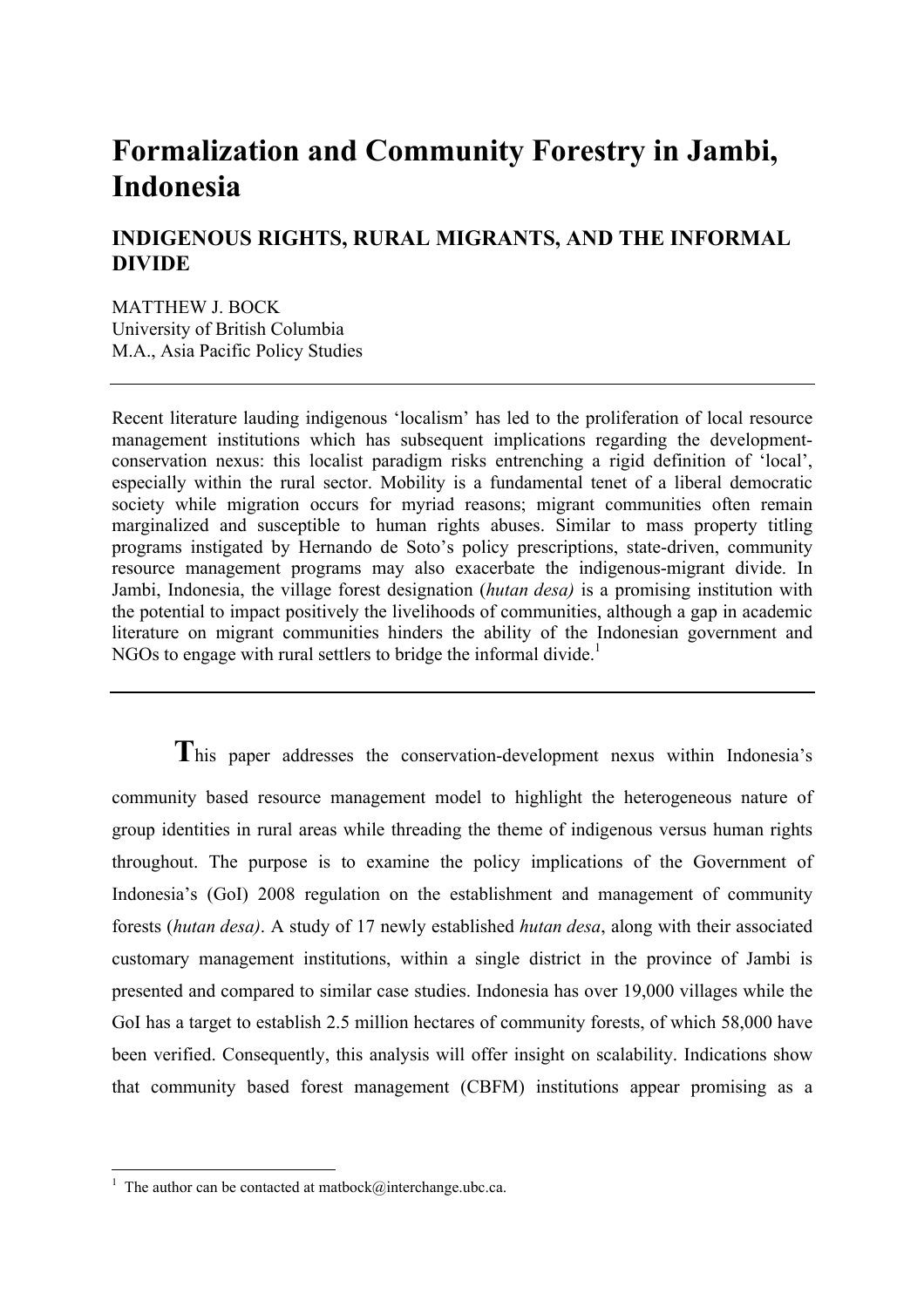development and conservation strategy but lessons on the potential drawbacks of mass formalization will be examined.

This paper will first review academic responses to policy recommendations on mass titling derived from Hernando De Soto's *The Mystery of Capital* (2000) in order to extrapolate implications for CBFM aspirations based on customary (*adat*) principles. An overview of regulations surrounding *hutan desa* is then presented in the second section. Next, three case studies will establish a baseline from which to assess Jambi's village management institutions (*lembaga adat*): two studies summarize comparable CBFM programs while the third focuses on a state initiated, large-scale individual property titling program in lowincome urban areas (*kampongs).* Finally, a discussion on scalability is presented along with policy recommendations.

To examine Jambi's incipient *hutan desa* programs, I conducted field interviews with local leaders and facilitating NGOs. I then constructed a narrative of Jambi's community forest program based on these interviews to examine whether facilitating NGOs have been able to overcome barriers encountered previously.

This paper ultimately argues that, although different in substance to mass property formalization programs, rural migrant communities face similar situations of formal exclusion and further marginalization, thereby increasing the risk of human rights abuses. Consequently, a parallel policy is required to reconcile tensions between 'local' communities and informal migrants within Indonesia's rural areas.

#### **Literature Review**

Although not the progenitor of enhancing land tenure formalization as a means of economic development, Hernando de Soto catalyzed a wave of mass titling programs with the release of his acclaimed book *The Mystery of Capital* (2000). De Soto offers an institutional explanation as to why the West, led by the United States, became the dominant economic entity in the world. Mehring defines an "institution" as the set of rules determining who is eligible to make decisions in some arena and what actions must be constrained (Mehring et al 2011, 737). According to De Soto, Americans and Europeans occupy positions of economic power because they established widespread formal property laws and invented the legal processes necessary to convert formalized property into capital (2000, 10). Moreover, he posits that the inverse must also be true: developing countries, including those with free-

49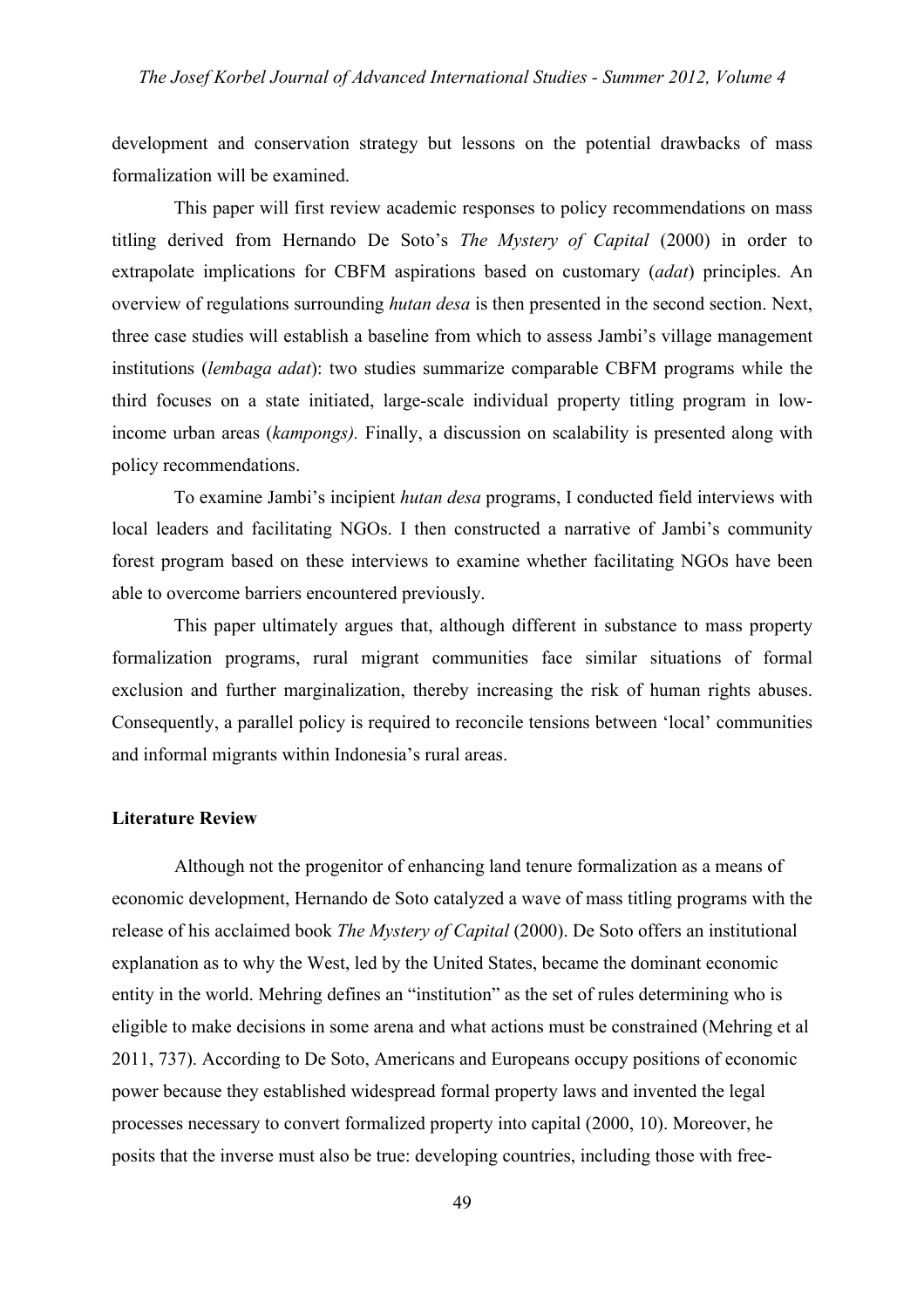market economies, remain poor because property has not been adequately formalized, hence assets cannot be capitalized in order to access the investment required to spur grassroots business development (6).

In general, formalization is the means of indentifying, adjudicating, and registering ownership patterns (Meinze-Dick and Mwangi 2007, 38). Specifically, formalization is "a process in which rights to clearly defined land units vested in clearly defined individual or group owners are documented and stored in public registries as authoritative documents" (38). Rural 'property', however, remains a complex space, because property rights are analogous to a web of interests containing layers of rights: heterogeneous rights to use, manage, or regulate a resource  $(37)$ .

De Soto uses his oft-cited example of the barking dogs in Bali, Indonesia to illuminate how extralegal property and usage rights are known to local residents while informal property boundaries can be demarcated by noting where one dog stops barking and the neighbour's dog begins (2000, 162). Due to its simplicity, this anecdote has had significant policy implications, for it presented a beguiling path to prosperity for developing nations. It acted as the catalyst for mass state-led property formalization and titling programs based on the theoretical assumption that formalization would lead to the financial capitalization of property (Miranda 2002). But De Soto failed to ask one important question: Why was the dog barking at all?

Had he posed this question, De Soto would have realized that the dog was not only barking because he was standing on the property of the canine's owner, but also because he was not part of the community and thus alien to the dog. De Soto was perceived as a threat. A visit from the neighbour's son, for example, would not have elicited the same response. The dog's barking demonstrates two important aspects of Balinese culture that exemplify rural life in many developing nations: a) group identity is inextricably linked to land ownership, and b) not all visitors are equal - some are perceived as friend and others as foe (see Veszteg and Narhetali 2010).

In response to De Soto, Woodruff examines the impact of formalization programs on farmers in Thailand to highlight an important distinction: urban and rural informal sectors are different in nature. The impacts of formalization programs will therefore vary accordingly (1219). Woodruff argues that formalizing pre-existing informal arrangements is by no means simple, because governments must be prepared to adjudicate cases of ownership conflict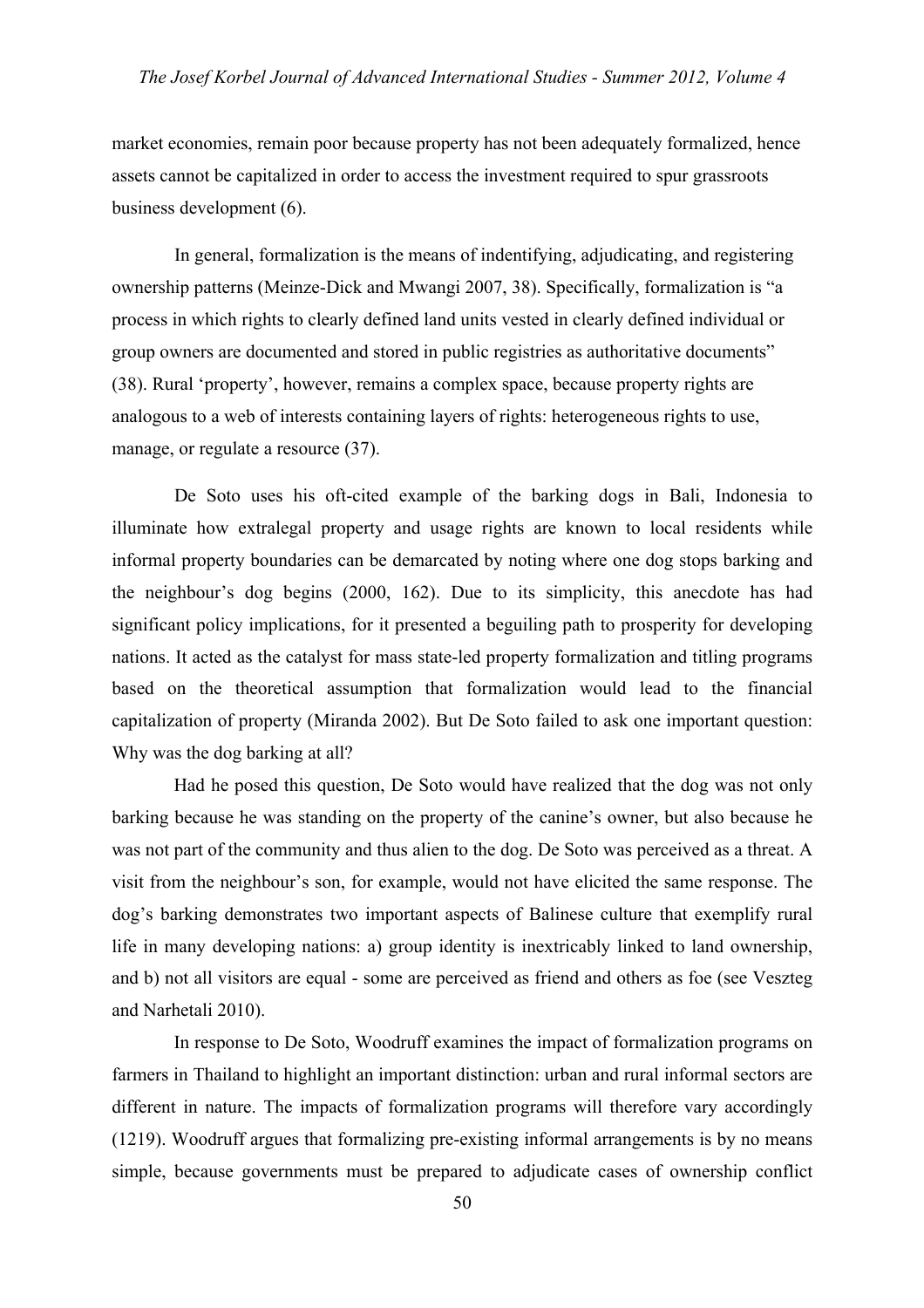(2001, 1218). Titling programs require comprehensive support including substantial political will, adequate budget allocations, judicial support, and financial restructuring (1222).

Samuelson argues that the root of De Soto's over-simplicity stems from the salient economic assumption that characterizes human nature as universal (2001, 208). The implications of this assumption should not be understated as De Soto explicitly compares current processes in developing countries to the historical settlement of the American West (De Soto 2000, 10). In response, Samuelson states the seemingly obvious, "human nature is not uniform…it is molded by history, geography, religion, climate, and tradition" (2001, 208). Without entering the extensive debate on culture and development (see Harrison and Huntington 2000), recognizing historical narratives is essential to the success of formalization programs, whether individual titling or group usage rights, because informal rights are written in land-use patterns, not documents.

Continuing with this tradition, Ahaikor argues that comparing today's developing world to the settlement of the American West is inappropriate, because modern informal occupants are not pioneers settling on lands confiscated from disenfranchised indigenous peoples, but are often perceived as squatters who violate the property rights of their neighbours (2008, 66). Ahaikor highlights a tension overlooked by De Soto: informal communities are not homogenous because indigenous groups, which maintain customary structures, differ significantly from rural migrants (i.e. squatters) who enter an area without 'local' permission, although both groups may lack 'formal' government recognition (66). Finally, Ahaikor quotes the work of Culpepper, who, in a comprehensive study on property formalization programs, concludes that De Soto's titling projects are inherently biased against the landless (2002).

Meinze-Dick and Mwangi argue that rural land tenure is derived from social relationships. Tenure changes therefore have implications on the local social and ecological fabric (2007, 37). The authors articulate that changing land tenure rules not only transforms the relationship between the individual and the community, but also between communities themselves. Although their study is not focused on individual property ownership, the conclusion of the authors is similar to that of Culpepper: although mass titling may create new opportunities, overall outcomes are not as favorable for women, pastoralists, migrants, and transient users. Moreover, these groups are susceptible to further marginalization (44).

Regarding Indonesia, equating informal property with local customary rights alone not only masks the problems in Indonesia's legal system - built upon a dualistic legal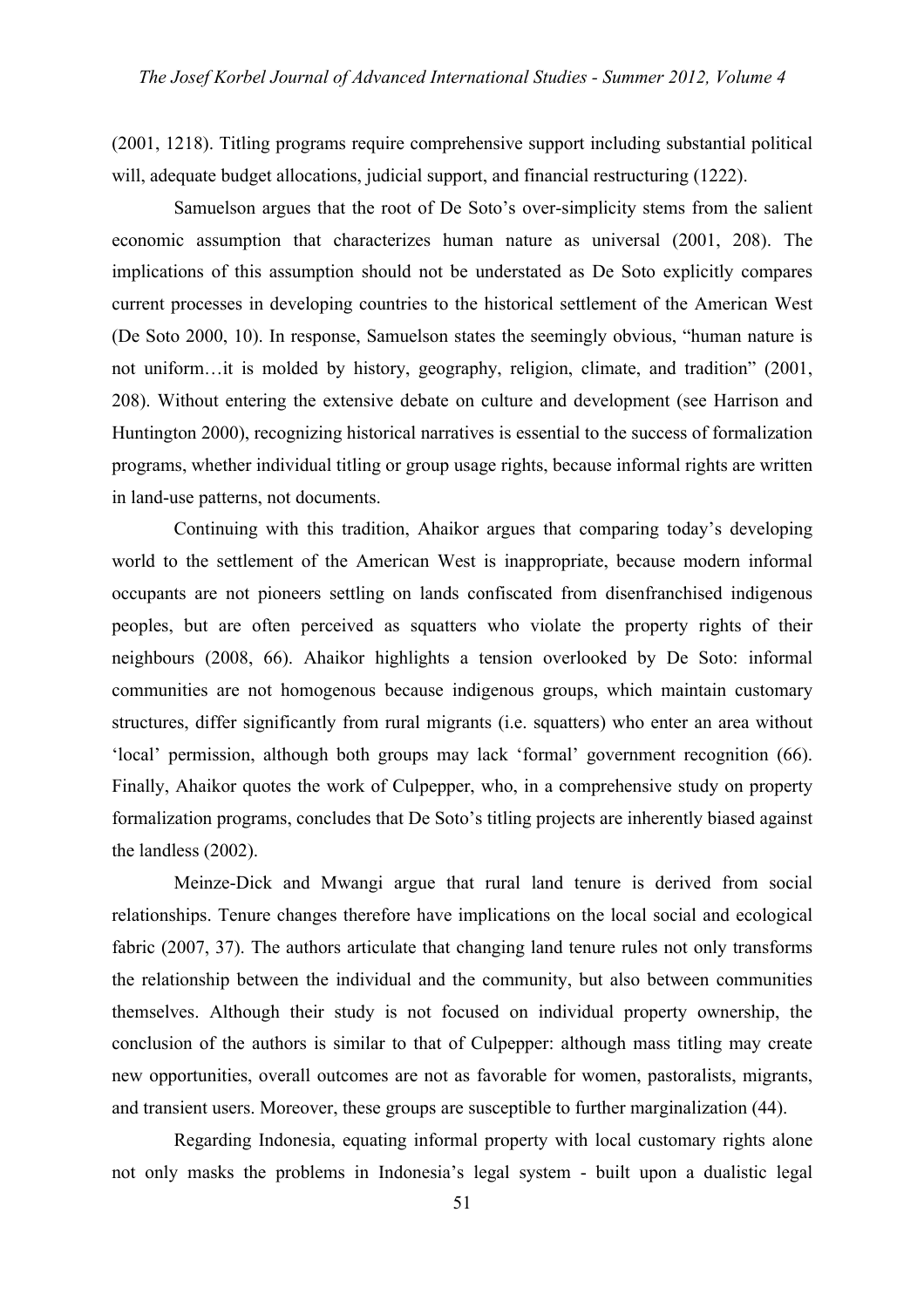framework based on both Dutch colonial law and *adat* indigenous norms - but also may entice local and international stakeholders to romanticize *adat* (Fitzpatrick 1999, 76). Fitzpatrick dissects this dualistic paradigm and concludes, "the relationship between formal state law and local practice is now so intertwined, and characterised [sic] to such an extent by the hegemony of state law, that the traditional [binary] paradigm is no longer an accurate basis" (1999, 76). In the same tradition, McCarthy concludes that a binary approach for contrasting state law with local customary norms, in terms of dominance or counterresistance, may "fail to see the real connections" [2005, 79]. In conclusion, McCarthy specifically warns that romanticizing *adat* should be avoided, because customary principles are not empirically equated with sustainable living or a just society, although *adat* institutions have proved resilient to changing economic conditions (80).

In a study on NGO-facilitated participatory mapping development programs in Bali, Indonesia, Warren advises caution when evaluating the potential for formalized decisionmaking tools based on *adat* institutions (2005). Although an effective strategy for assisting local communities in resisting undesirable development and infrastructure projects, Warren states that "in the context of politically polarized situations which have emerged in many parts of Indonesia, local mapping strategies could simply fix equally inflexible 'countermaps', suppressing other perspectives, interests and claims to land, resources, and identities" (Warren 2005, 70). Warren initially includes migrants in the study; regions containing significant amounts of migrants, relocated by state-sponsored transmigration programs, were shown to require a specific strategy for conflict mitigation and mediation (70). Furthermore, Warren recognizes the potential for future 'environmental and social tragedies' (70).

De Soto's mass titling programs focused on economic development, but he excluded an important implication from his narrative: the impact of titling on conservation. Along with informal property ownership rights, informal communities employ shadow resource management institutions, the subject of a study by Kahn and Pfaff (2000). Overall, the development-conservation nexus within the informal sector is complex and often leads to unsustainable practices. Like informal property rights, informal resource management institutions also vary. For example, homogenous indigenous communities manage local resources differently than economic migrants seeking new opportunities. Both groups face different incentives to exploit or sustainably manage their resources (530).

The development-conservation nexus leads to questions about group resource management regimes for commons, because changes to individual ownership or community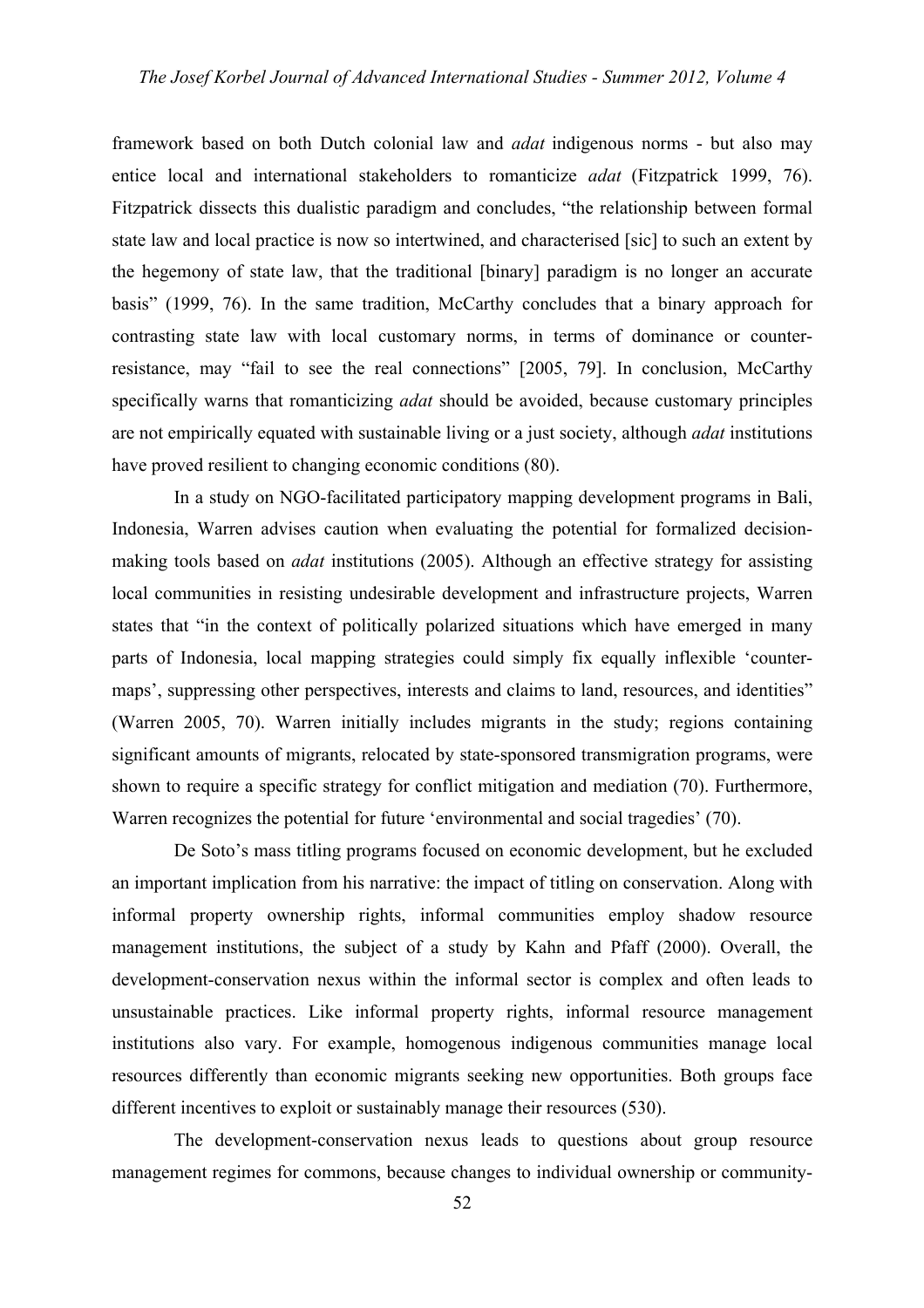managed lands have implications for both rights of access and rights of use. Ostrom offers refuge from Hardin's "tragedy of the commons" by drawing on humanity's track record of managing common resources at the community level in a sustainable manner. There are resource management solutions beyond top-down command-and-control systems or the liberalization of property rights (1999, 279). Ostrom also differentiates between two different processes by which a common resource may become depleted: through the active pursuit of short-term interests and over-exploitation, or through a passive process of neglect, although the two are not mutually exclusive (1999, 279).

The identification of group property rights in which a social group, bounded by norms and a degree of trust, maintains the rights to use, manage, and exclude others from accessing a resource demonstrates the viability of localized management institutions, although not completely unproblematic (280). Overall, institutional success is dependent upon the ability of the group to be defined as the lawful resource managers, to clearly demarcate the boundaries of the resource, and to maintain sufficient authority to enforce the rules and deliver sanctions to offenders (280).

#### **Human versus Indigenous Rights vis-à-vis Indonesia's Migrants**

Problems related to indigenous and human rights are complex due to both technical and conceptual debates. Within Indonesia's Constitution, Chapter XA explicitly declares Human Rights for all Indonesian citizens: Indonesians are afforded the right to citizenship, education, employment, and mobility, but also the right to defend one's life and existence. Furthermore, Indonesia has ratified all major international human rights conventions, except the International Convention on the Protection of the Rights of All Migrant Workers and Members of Their Families, which focuses on international migrant workers. In addition, Indonesia has a functional national human rights institution: Komnas HAM (IWGIA 2012).

Regarding indigenous rights, Article 18B (2) of Indonesia's Constitution recognizes *adat* rights and awards privilege to customary communities. However, defining an "indigenous" person is difficult, because many Indonesians consider themselves to be indigenous. The GoI recognizes 365 ethnic and sub-ethnic groups as "geographically-isolated customary law communities," but the national indigenous peoples' organization uses the term "customary community" (*masyarakat adat*) to refer to indigenous peoples, who, in total, number between 30-40 million (IWGIA 2012). Indonesia has signed the UN Declaration on the Rights of Indigenous Peoples but has not adhered to strict standards of implementation. In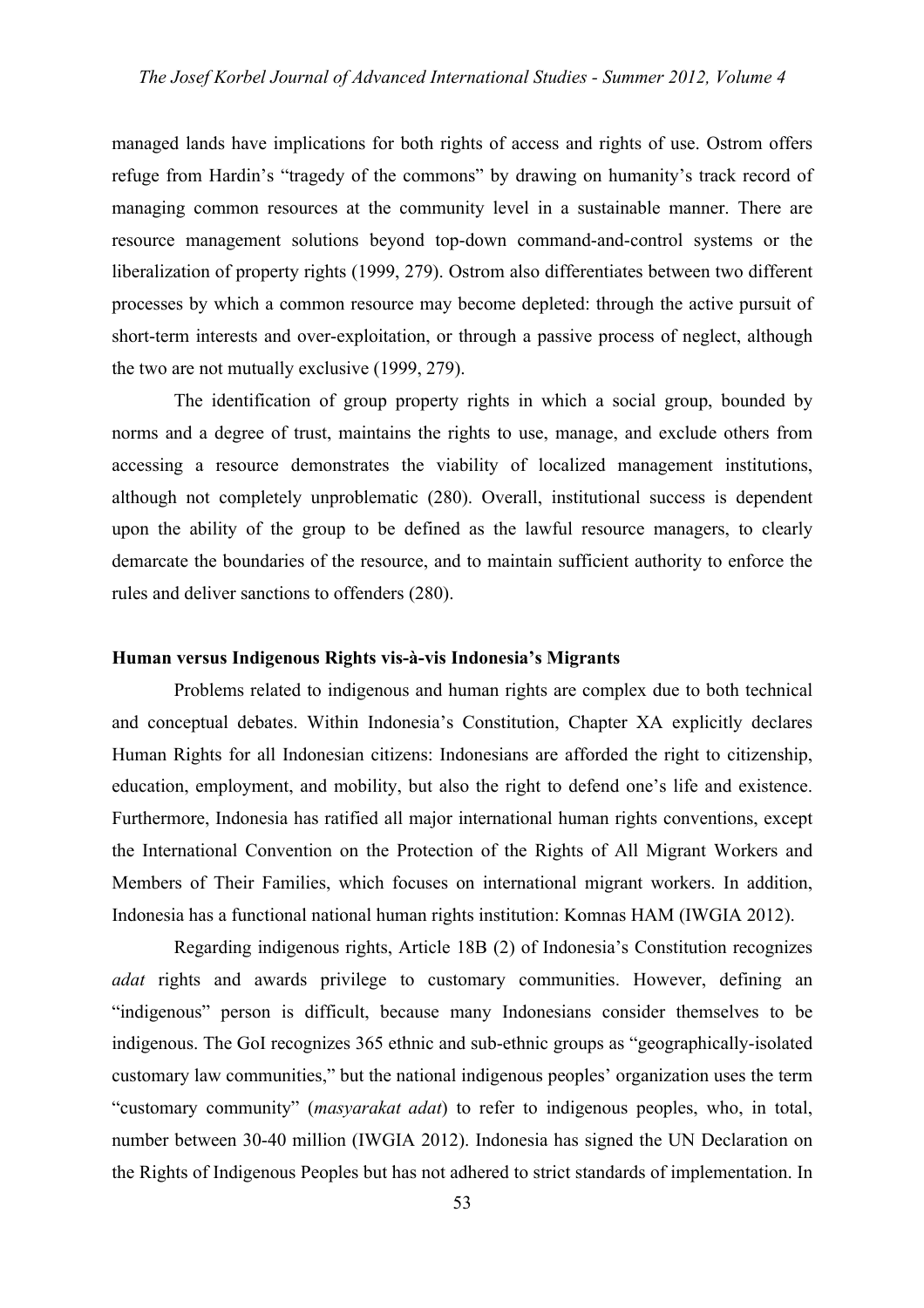a milieu such as this, it is unsurprising that local authorities face difficulties when engaging problems related to rural migrants.

There is no single social or political group that stands as an exemplar of a "rural migrant community" (Nyphus et al. 2003, 198). A multiplicity of ethnic groups have moved around the archipelago for millennia while coastal areas have been integrated into the global economy through trade with the Middle East, India and China. This process has also included the inward, outward and internal flow of people, cultures, religions, ideas and technology (Dove 2012, 8). In general, Indonesia's migrants can be divided by type: voluntary versus involuntary, and formal versus informal. Voluntary, formal migration began in the wake of independence. Under President Suharto's New Order regime (1966-1998), Indonesia mounted extensive, World Bank-sponsored transmigration programs, in which inhabitants of Java and Bali, the most densely-populated islands, were given land in the "outer islands" and the rights to exploit natural resources in the name of nation-building and economic development (Arifin 2011, 211).

The focus of this paper is on informal rural migrants - those not relocated by government programs - who may be considered either voluntary or involuntary; the distinction remains conflated. In general, voluntary migrants moved in hopes of accessing new economic opportunities, while involuntary migrants were displaced by local economic, environmental, social, political, or cultural pressures (Arifin 2011, 213). A common feature of informal migrants is their lack of local residency cards and the problems derived therefrom: these migrants may not vote locally, purchase land, access formal credit, and have limited access to government health or education services.

Jambi had been a significant net recipient of migrants in the 1970s and 1980s, but this has slowed since decentralization and democratization (1998-present) (Arifin 2011, 212). Informal migrants not only followed in the wake of trans-migrants, but also after companies acquired concessions to harvest timber or convert lands into plantations. These migrants moved into degraded areas rendered uninhabitable for forest-dependent indigenous communities due to unsustainable extractive practices. Migrants often came from the surrounding provinces of South Sumatra, West Sumatra, and Bengkulu to pursue new livelihood strategies.

54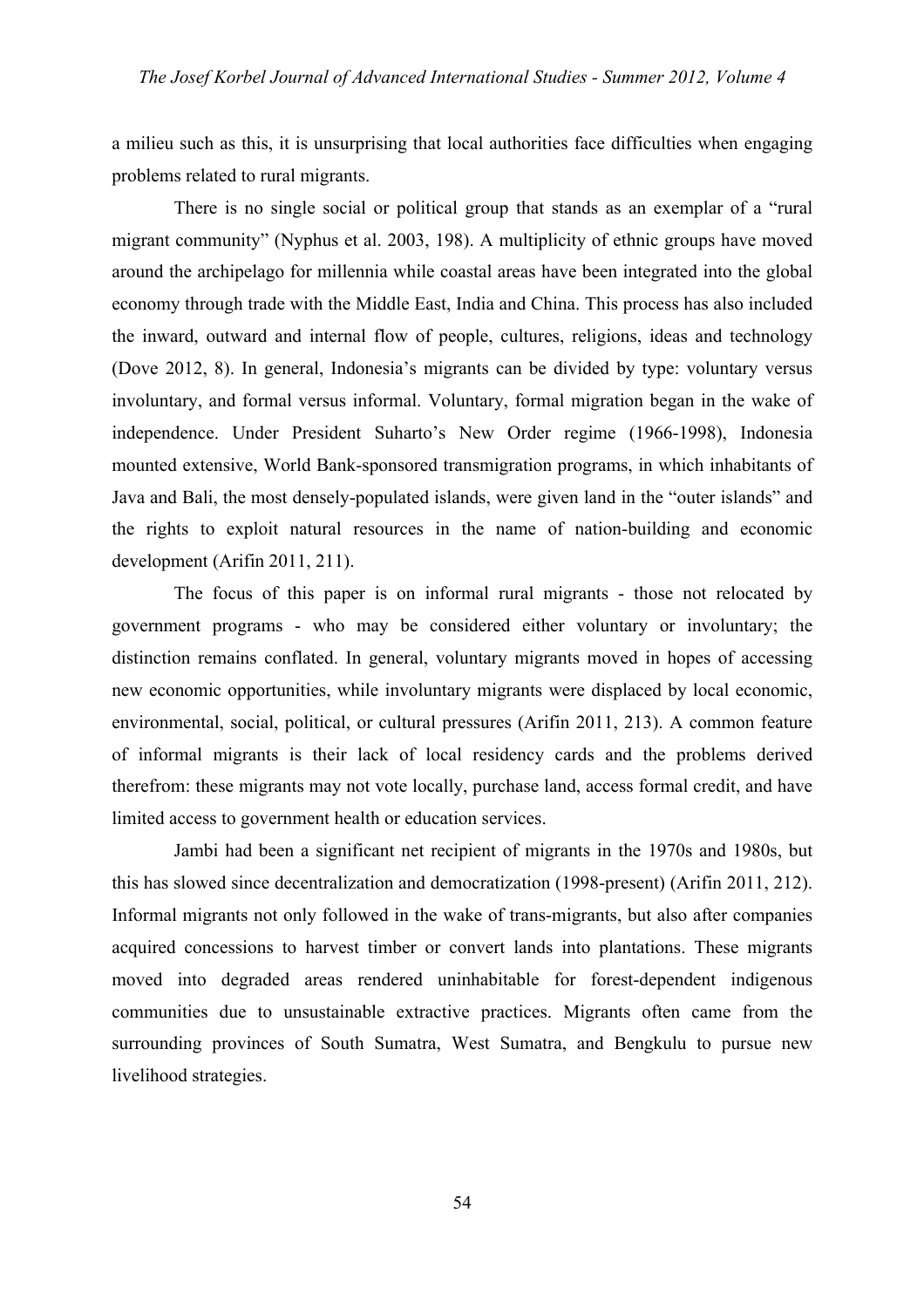#### **Methodology**

The research for this paper was conducted while living in Jambi, Indonesia for three months and during follow-up interviews in Jakarta over the course of the following nine months. To grasp the intricacies of land tenure in rural Sumatra, rapid preliminary assessments were conducted with the support of a facilitator to establish a baseline on land use in Jambi. A field visit was then arranged to meet with the regional head (*Bupati*) to discuss the opportunities and limitations of formalization and CBFM. Next, a field survey of several villages was conducted by meeting with the village heads and other prominent village members, although surveys were neither expansive nor exhaustive enough to conduct a quantitative analysis. The goal of the field interviews was to garner an impression of local perceptions on community forests.

Establishing a community forest requires intensive NGO facilitation. Therefore, to produce a narrative on the history, process, benefits, and limitations of the GoI's community forest policy, formal interviews were conducted with a key member from two of the three facilitating NGOs. The NGOs differed in geographical scope, in that one was local, one was national, and the last was international, thereby generating a cross-section of opinion. An Indonesian representative was interviewed from the local NGO, and a foreign facilitator from the international NGO participated; both were intimately and extensively involved with their respective villages. Overall, no prominent contradictions were observed between the foreign and local representatives so a single narrative is presented.



#### **Figure 1: Jambi, Indonesia**

*Source: Wikimedia Commons, 2012*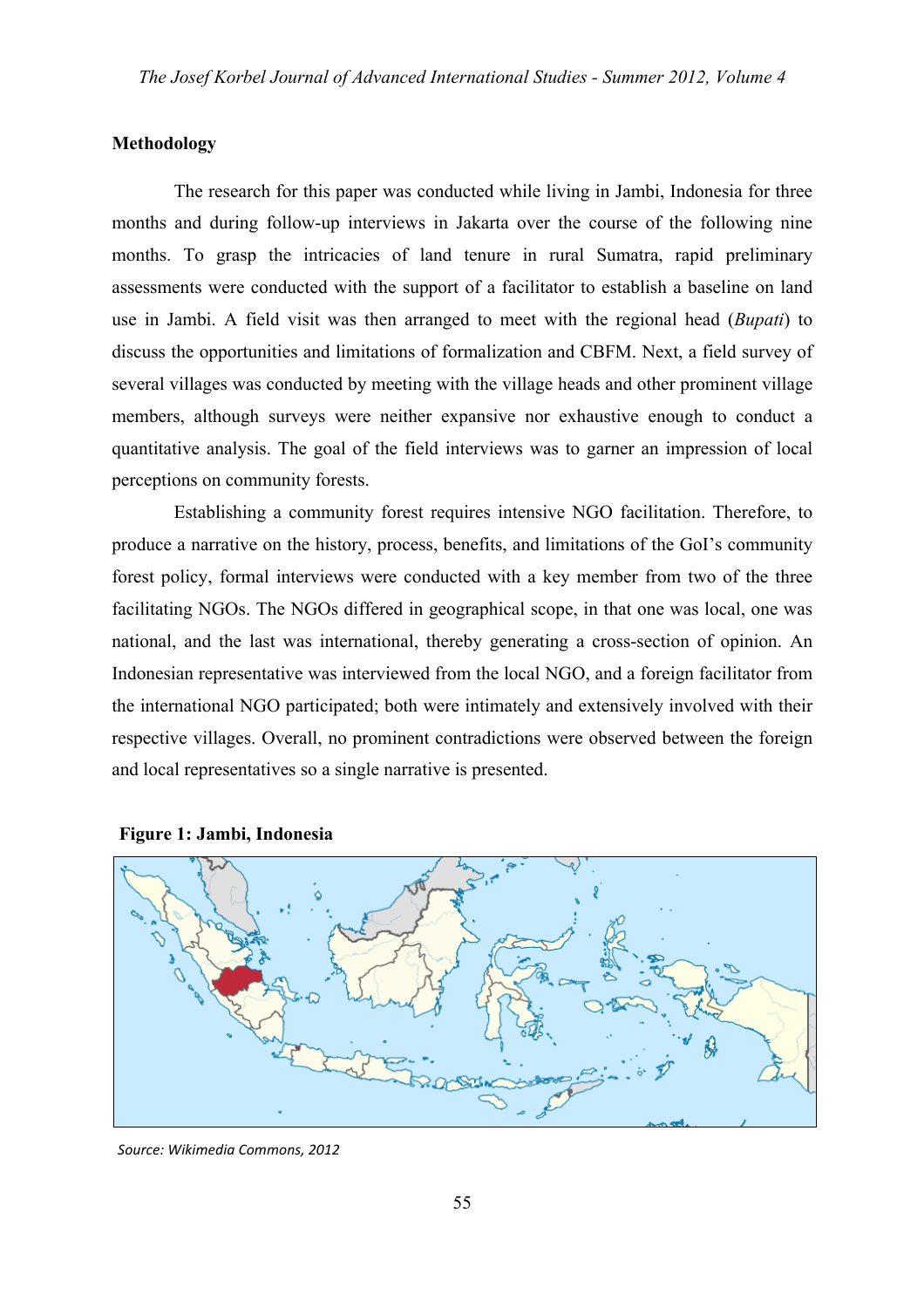To deepen the narrative, a perception survey was conducted for Indonesia's two English language newspapers, the *Jakarta Post* and the *Jakarta Globe*, to assess relevant themes within the public sphere. No quantitative analysis has been performed based on an econometric, nor was in-depth qualitative surveying conducted at the household level in target villages, so much work remains to be done. This paper seeks to create the opportunity for deeper analysis and discussion, not to produce a comprehensive impact assessment.

#### **Legal Regulations on Indonesia's Village Forests**

After the exit of President Suharto, Indonesia underwent a dramatic decentralization process resulting in the headlong devolution of power from national ministries to the regency (*kabupaten*) and municipal (*kota*) levels. The resultant legislation, Government Law No. 22/1999, articulates the general responsibilities of each level of government (national, provincial, regent/municipal), which removed the Jakarta-based command-and-control policy structure that had operated within a free-market economic system. Initially, regency and municipal jurisdictions were thought to possess little real authority, responsible only for all "other" activities not specifically assigned to the national or provincial levels; compulsory obligations were not clearly articulated (Astiyah et al. 2011, 270).

Whether beneficial or not in terms of development, the *fait accompli* of the legislation was to open new policy space to actualize regional autonomy. Consequently, the Ministry of Forests passed the Forestry Law No. 44/1999 that acknowledged customary (*adat*) laws pertaining to the ecological and social aspects of forest management (Madhi et al, 90). Under the law, the scope of customary institutions refers not to land ownership, as the state retains tenure over forest areas, but to forest resource management: decision-making authority over access, governance, and the distribution of benefits (Chatellier and Osmond 2011, 2). In 2001, the GoI actualized regional autonomy through fiscal decentralization as regents and municipalities received a transfer budget and became responsible for developing local initiatives and disbursing funds (Astiyah et al. 2011, 269).

In order to further clarify the jurisdictions at each level of government, the GoI passed Law No. 32/2004 which included a positive list of compulsory obligations. A degree of redundancy between the provincial and regency levels remained: planning and development, infrastructure, employment, environment, and land services were still managed at both levels, although the balance of power resided with the regency unless the project had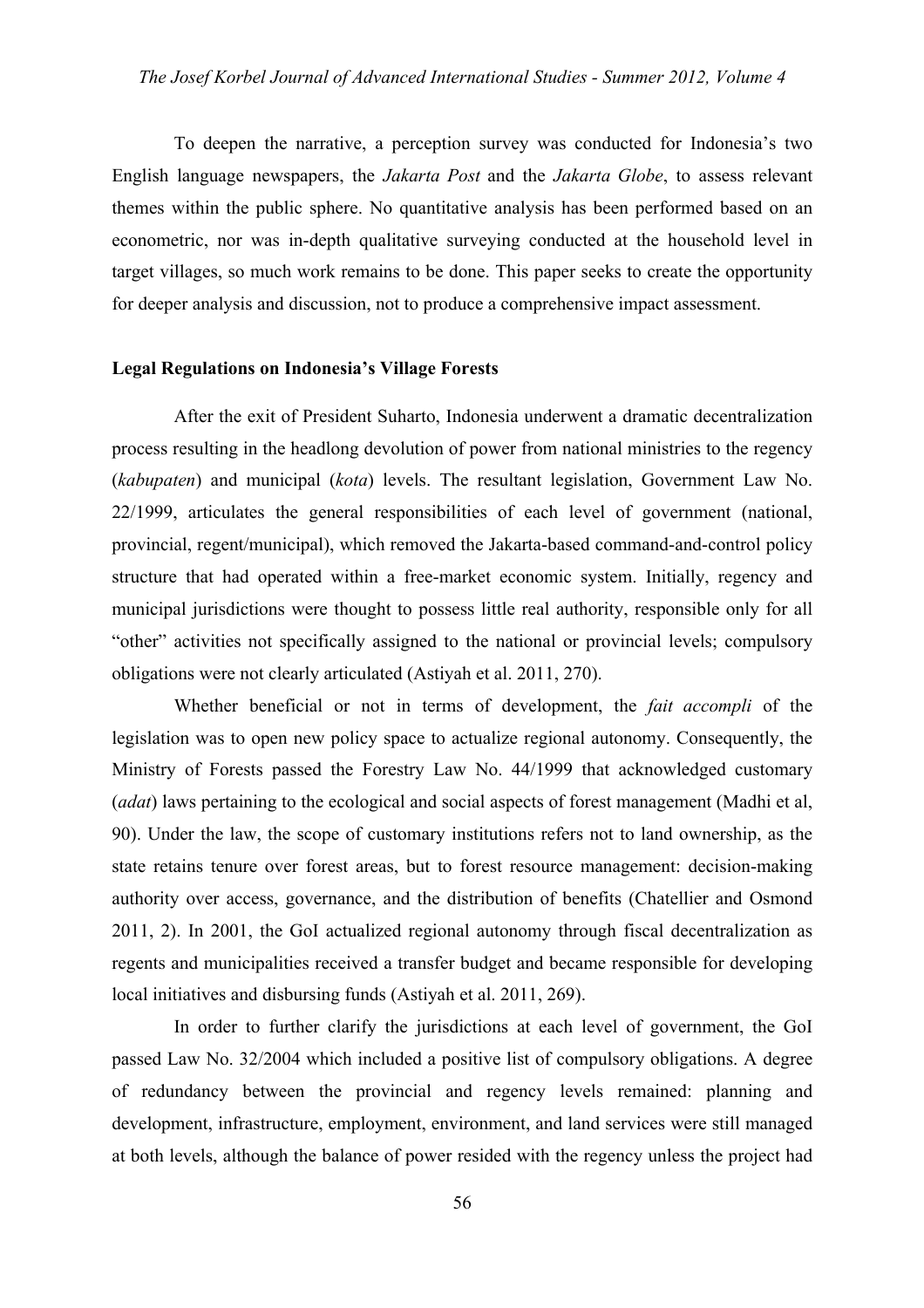inter-regency implications (Astiyah et al. 2011, 270). Also in 2004, the GoI passed Law No. 7/2004, which outlined provincial, district, and local residents' responsibilities on water management and advocated water resource conservation and protection. Consequently, local communities acquired increased responsibilities for the management of irrigation resources.

In part, to offer respite from persistent conflicts between local communities and forestry/palm oil concession companies, the GoI introduced Government Regulation (GR) No. 6/2007 and No. 3/2008, which established the legal bases for CBFM resulting in three innovative local forestry designations: community forests (*hutan kemasyarakatan*), village forests (*hutan desa*), and management partnerships (*pola kemitraan*). In general, community and village forests are similar while the primary difference is that a 'village' forest is linked to a formal village, while a 'community' forest refers to a group, or community (*masyarakat*), that establishes a forest management institution within a village. For this study, both are referred to as *hutan desa*.

#### **Jambi's** *Hutan Desa*

#### *Background and Precipitating Event*

In Jambi, one seminal event mobilized NGOs to support local communities seeking to maintain access to their lands and livelihoods. In 2010, the government granted a timber concession license to PT Duta Alam Makmur, a subsidiary of PT Sinar Mas Forestry, which is the sole supplier of pulp wood fiber to Asia Pulp and Paper, one of the largest paper companies in the world (Selamat 2011). The concession would have resulted in the conversion of primary forests into a commercial plantation. Furthermore, local communities would have been prohibited from accessing their garden plots while additionally losing access to primary forest areas from which they harvested non-forest timber products (NFTPs) for commercial sale.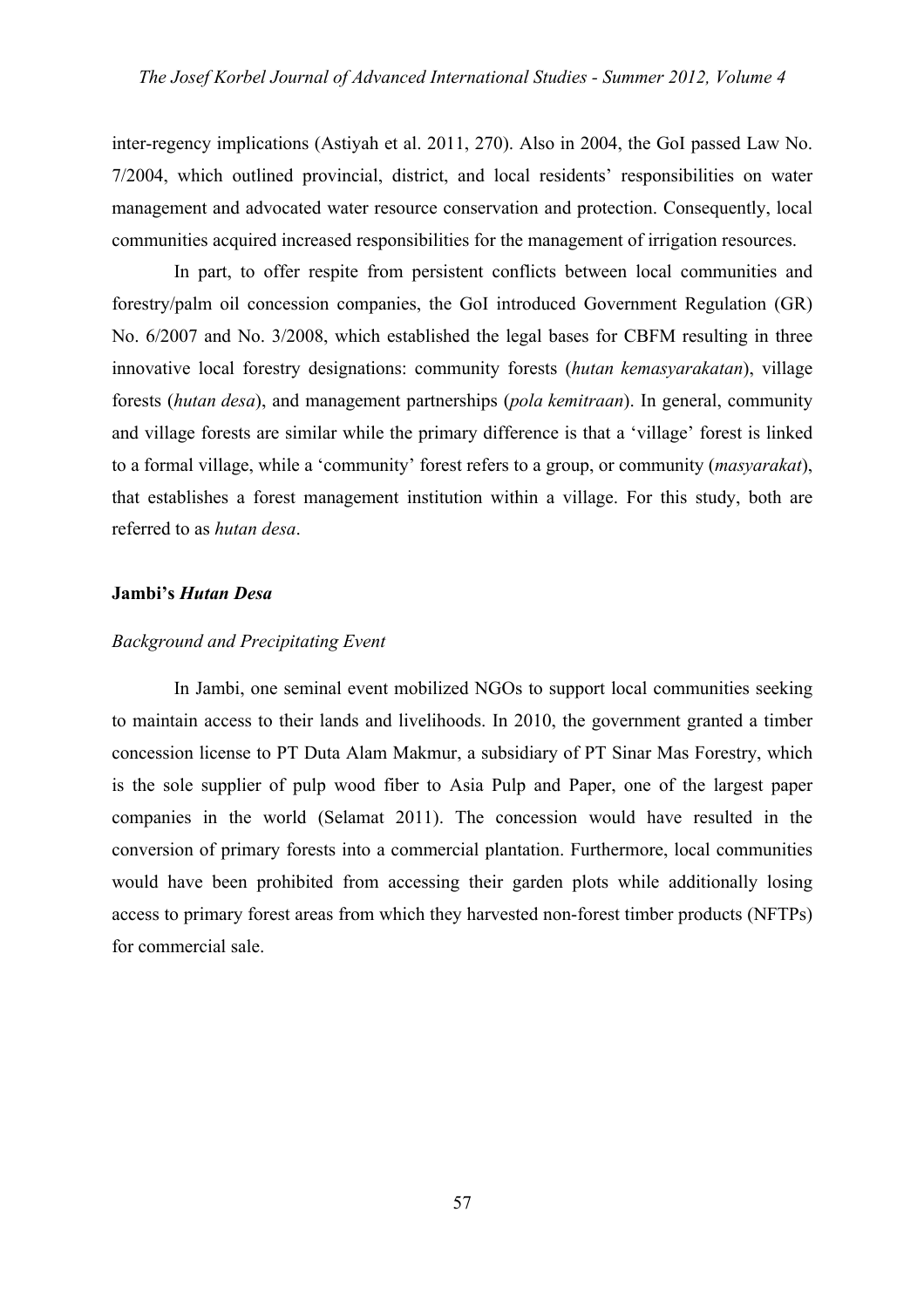

**Figure 2**: Map of Hutan Desa Locations

*Source: Warsi, 2011*

Within the region, three NGOs - one international, one national, and one local - were well-established and had been advocating for indigenous community rights by opposing the activities of large conglomerates. Overall, the *raison d'être* of each organization was empowerment through multiple means: advocacy, capacity building, legal support, generating awareness, and providing services, while all three vary slightly in their relative valuation of development versus conservation. Although the NGOs held varying perspectives, in Jambi they collaborated to develop a unified regional approach to support communities in their attempts to secure long-term forest management rights. They did so by undertaking the process to establish a *hutan desa*. In the end, 17 *hutan desa* have been established in three contiguous rows located within ecologically strategic areas to conserve mountainous forest areas and enhance watershed resilience.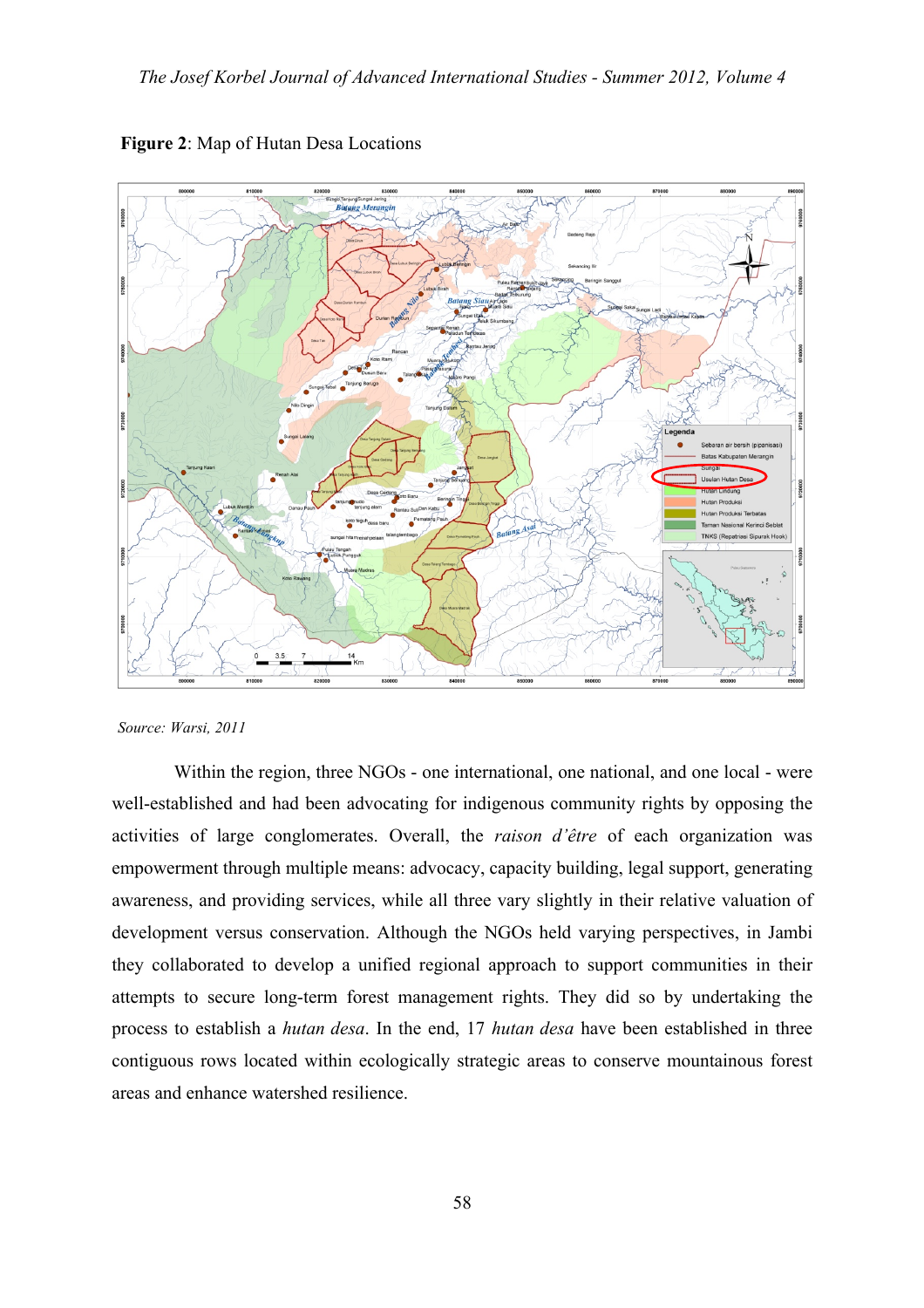#### *Characteristics*

A *hutan desa* is a legal entity defined as a state forest managed by a village institution and utilized for the welfare of that community (Chatellier and Osmond, 2011). The forest may be located only in areas designated by the government as production forests (*hutan produksi*) or protected forests (*hutan lindung*), and in forests not already under license by another entity; a *hutan desa* may not subsume an existing concession. The forest area is finalized by the Ministry of Forests based on a proposal drafted by the village and submitted by the head of the regency (*Bupati)*. The Ministry of Forests grants a 35-year management license while the village establishes a forest management institution (*lembaga)* responsible for submitting an overall 35-year management plan and annual plans.

Depending on the land designation, permitted business activities within the *hutan desa* vary, but must comply with existing land-use regulations. If the *hutan desa* is established within a production forest, communities are permitted to harvest wood to process for commercial sale or to use for local construction, and to plant naturally occurring productive trees such as jungle rubber or fruit trees. Moreover, village members may also harvest non-forest timber products including rattan, bamboo, honey, natural spices, and medicinal herbs. Conversely, a *hutan desa* in a protected forest limits revenue streams as the forest is located in an ecologically significant area - on steep slopes susceptible to erosion or in a watershed catchment area. Activities are restricted to harvesting non-forest timber products while communities may conduct afforestation activities to generate revenue from REDD+ or payment for ecosystems services schemes.

The primary characteristic of a *hutan desa* is that it is local. The process and the management institution are established, implemented, and directly controlled by the local community, although the structure of benefit sharing remains under development. To enhance ownership, which in turn increases compliance and reduces free-riding, the management process is informed by *adat* knowledge while traditional technology is prioritized. Furthermore, the forest territory must be clearly defined while interaction between the community and the forest is direct. Because the goal of a *hutan desa* is sustainability, the economic valuation of forest resources includes biodiversity conservation and limited production to ensure that both the forest and forest dependent economies remain resilient.

A *hutan desa* refers not only to a physical entity but also to a local forest management system, hence it is ideally characterized by mechanisms of transparency and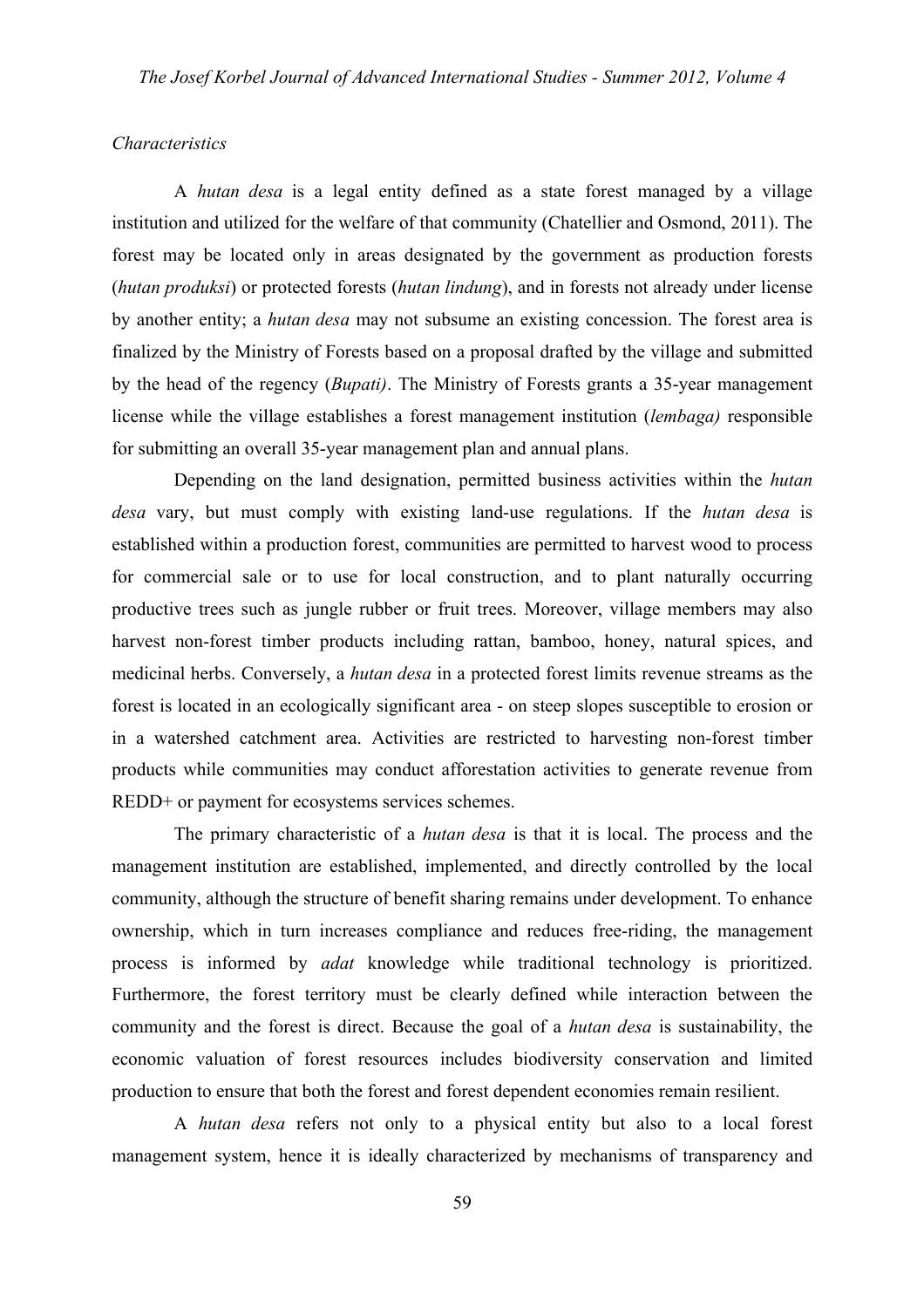accountability to foster compliance. In Jambi, the village government must create a village organization (*lembaga desa*) specifically tasked with devising and implementing the management plan, monitoring compliance, and issuing sanctions. This village organization is responsible to the village head (*kepala desa*), thereby subjecting it to official government structures and local power politics. The goal of NGO facilitation is to resolve existing internal conflicts in order to devise win-win solutions. Although the 2008 Law and consequent regulations opened policy space for the establishment of *hutan desa* in Jambi, the process is locally determined. Thus, outcomes will vary accordingly..

#### *Process for the Establishment of Hutan Desa*

Establishing a *hutan desa* is an arduous process requiring extensive facilitation and intensive community participation; furthermore, the process is not a strategic negotiation initiated by the state, but a voluntary process initiated by communities. The first phase for *hutan desa* establishment involves a rapid strategic assessment to determine if there is land available for conservation and to find a point of entry for facilitation. The appraisal assesses whether the village has access to customary or indigenous forest areas, and to gain a sense of the community's level of local knowledge on forest management and the capacity of traditional management institutions. Beyond structural assessments, the facilitating NGO must cultivate strong relationships with key local stakeholders, local government, village elders, and hereditary leaders, allowing them to express their ideas on the envisaged *hutan desa*. Once a base relationship has been established, the NGO conducts participatory land use mapping to find conflict areas. While mediating land-use conflicts often appears tenable, at times NGOs must avoid highly contested areas.

If the technical criteria are met and key stakeholders are supportive, the facilitating NGO will then commence a broader socialization program through intensive discussions with the village government, elders, hereditary leaders, religious figures, intellectuals, youth, and other affected members. To enhance local ownership, NGOs make substantial efforts to understand the dynamics and structures of current use patterns. In doing so, they seek to ensure that benefit sharing is maximized and malfeasance is reduced, thereby minimizing transaction costs. This understanding is acquired by delving into the complex history of indigenous ownership structures.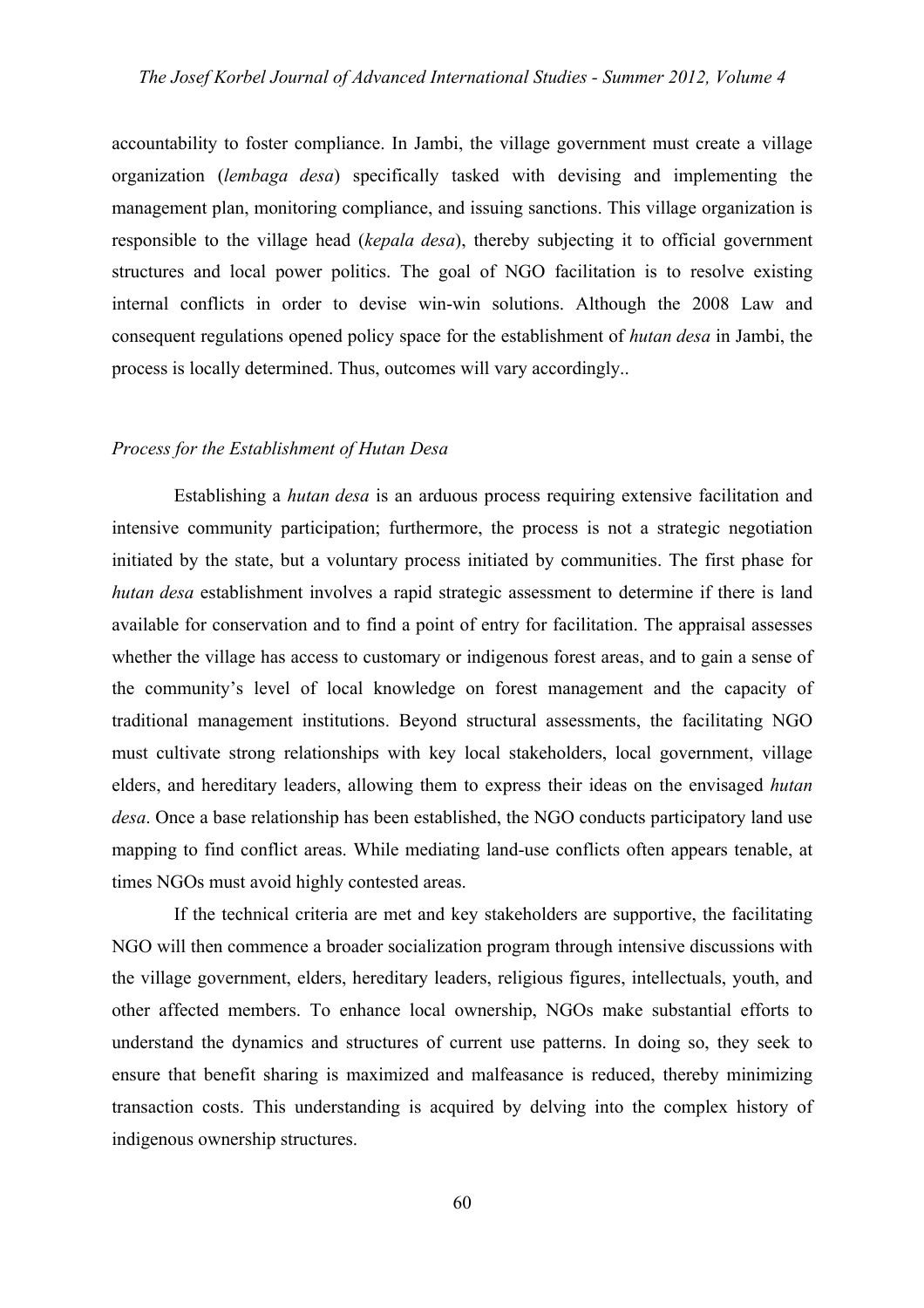If the village, or a community subset, is willing and able to go forward, the facilitating NGO then begins a key part of the process: establishing the village forest management agreement (*kesepakatan pengelolaan hutan desa*). The community is encouraged to commit to maintain, preserve, and manage the forests wisely through a community empowerment scheme while the agreement refers to the history of the community and traditional *adat* management practices. The village uses this narrative to shape the management institution to its own needs, circumstances, and conditions.

Often the crux of the process is establishing the borders of the community forest, because to move forward and agree on boundaries even the most vociferous detractors must be placated. In practice, facilitating NGOs' methodologies involve preliminary discussions with key stakeholders. A team from the community is then assembled and provided training to map and mark the boundaries. Before a formal map can be produced for government planning departments, the sketch is brought before the community for final examination. After the final map is agreed upon, the steps become more bureaucratic in nature with the overall process outlined in Figure 3.

The head of the regency (*Bupati)* plays an important role in facilitating the movement of information from the local level to the national Ministry of Forests. The *hutan desa* approval process requires two important steps: verifying its location and boundaries, and granting the management rights to the village management institution. Overall, the process is extensive, requiring at minimum two years, third party assistance, and external funding. Beyond the establishment process, future funding is expected from the village treasury.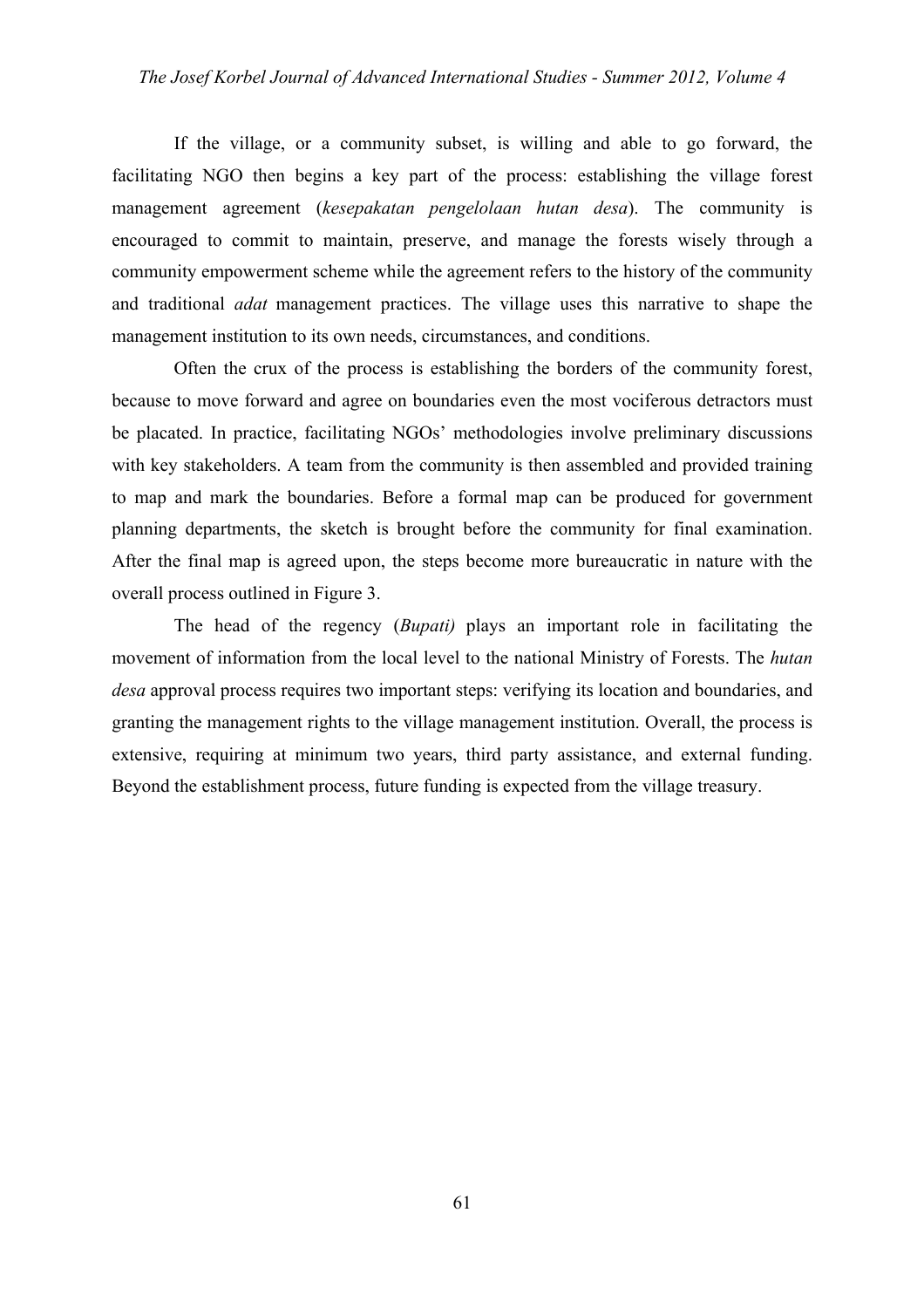

**Figure 3**: Process to Establish *Hutan Desa*

*Source: Chatellier and Osmond, 2011*

#### **Comparative Case Studies**

Three cases studies are presented in this section: two on community-based forestry management programs similar to the *hutan desa* in Jambi, and one on a state-led, large scale individual property titling program in low-income urban areas. The purpose of the first two studies is different from that of the third. The first two act as a baseline of comparison for the lessons learned, limitations, and benefits regarding the current status of Jambi's *hutan desa.* The comparisons remain valid only if the government allows communities and NGOs to initiate community forest programs, as is currently the norm. Therefore, in order to deepen the analysis on the policy implications of the GoI's ambitious targets to scale-up CBFM, a comparison to a De Soto-esque mass formalization program is presented. The goal is to hypothesize about what happens if either regional or national governments attempt to drive the process from the top-down, most likely for political gain during an election cycle.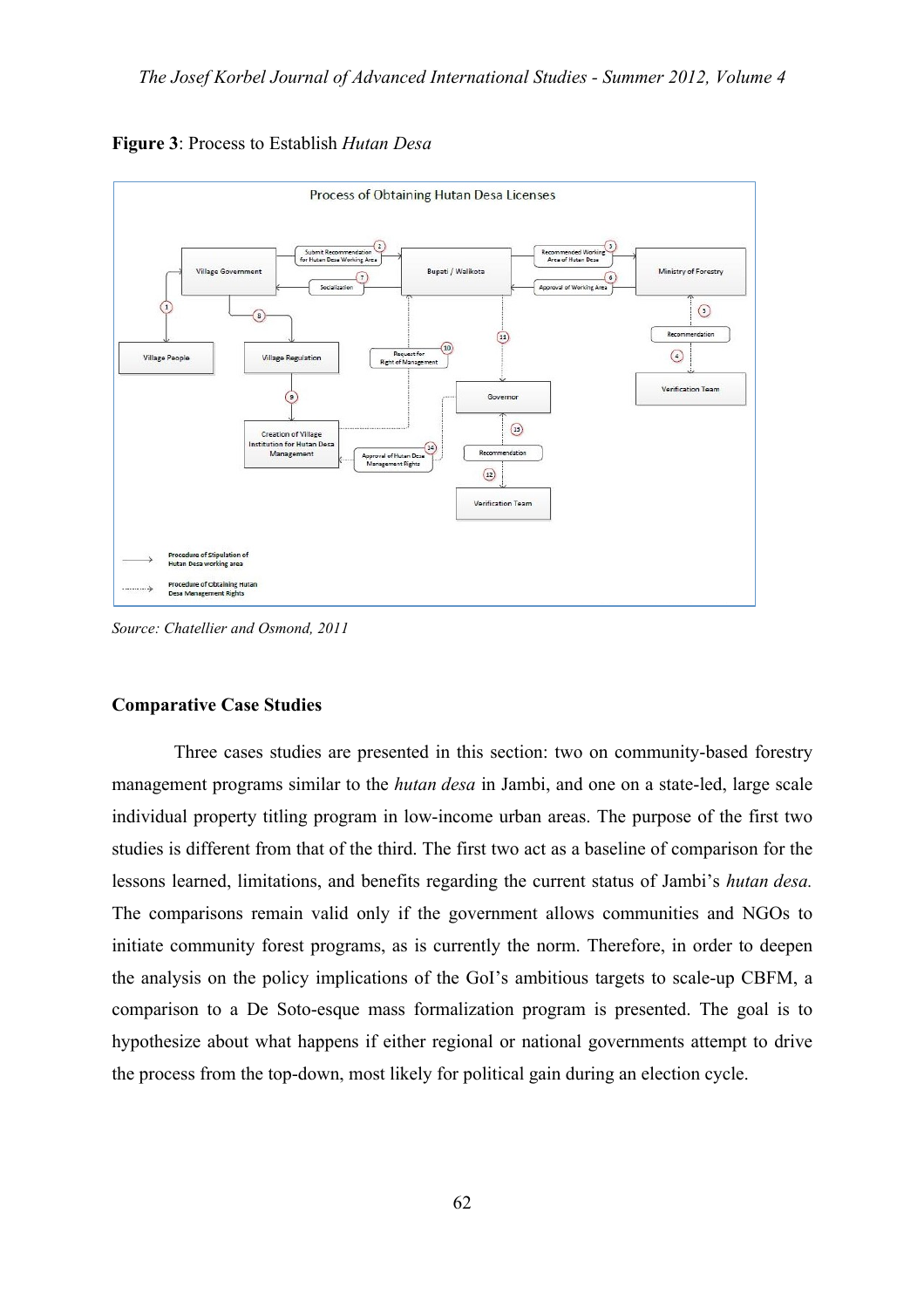#### *Case One: Reinstating the Nagari, a Sub-Village Resource Management Institution*

A study by Madhi et al. compares three highland villages within the Lembang watershed in West Sumatra, the province west of Jambi, in order to assess the quality of lives of local inhabitants at two different points in time, 1996 and 2006. The comparison's purpose was to examine changes in livelihood relative to the end of the New Order Era in 1998 (2008). The authors examined changes in internal (human, natural, physical, financial, and social) and external (vulnerability, structures, and processes) factors to present conclusions on the social, economic, environmental, and institutional sustainability of the *nagari* system a sub-village customary institution within a predominantly homogenous indigenous group.

In this study, no single precipitating external threat (i.e. the influx of migrants, the creation of a national park, or the establishment of a commercial logging concession) catalyzed the reintroduction of the *nagari.* Importantly, the authors use the term 'restoration' of the *nagari* system, as opposed to 'establishment', thus recognizing its long-standing customary nature. This usage supports the argument that the program constitutes the formalization of pre-existing *adat* practices, not the granting of 'new' rights (90). The study is a useful comparison to Jambi's current *hutan desa* institution due to the close proximity of the two adjacent provinces, the comparable cultures of the inhabitants under study, and their similar economic structures.

The authors demonstrate that the effects of reinstating *nagari* institutions for forest and water management have been positive. Inhabitants have been able to "maintain and enhance their capabilities" while contextual changes have afforded them "opportunities to have more access to natural and physical assets" (95). Regarding the level of biophysical degradation within the watershed, the outcomes were less positive as increased erosion and the loss of forest cover along with decreased water availability was measured (96). Members of low-income groups gained access to new economic sources, thus a reduction in social exclusion was observed, although there was a concurrent increase in income inequity between community members so inclusion was paralleled by rising disparity (97).

This study is relevant for comparison to the *hutan desa* because it identifies institutional sustainability as an area of key concern, demonstrating that although the nascent model appears promising, authority over land and forest resource management remains weak (97). Overall, the authors argue that the data collected supports their thesis: to improve livelihoods and enhance watershed sustainability, local institutions must be strengthened,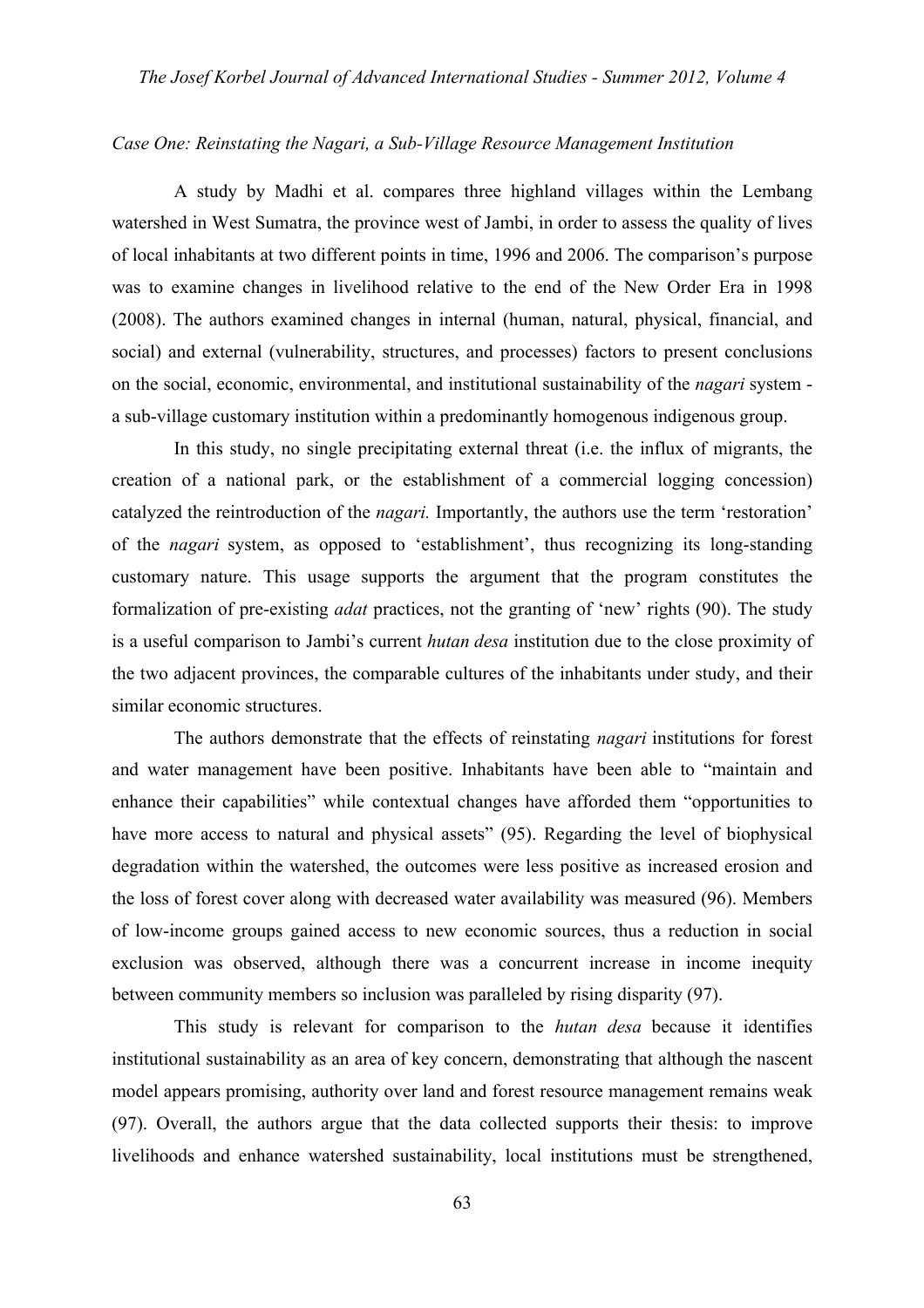while the *nagari* may achieve effective resource management because it constitutes an institution based on customary *adat* principle so is perceived as legitimate (97). The research does not engage with non-homogenous communities.

#### *Case Two: Community Conservation Agreements and Co-Management in Park Areas*

A comprehensive study by Birner and Mappatoba details a resource-based conflict resolution strategy for communities within the Lore Lindu National Park in Central Sulawesi (2002). During Suharto's reign, the idea that local inhabitants were agents of forest exploitation, not conservation, was prevalent (Mehring et al. 2011, 737). The park was established in a top-down process so local communities, which generally lacked formal recognition, were excluded. As a UNESCO World Heritage site, Lore Lindu was considered to be of international significance and national interest. It was therefore managed by a national park authority (*Balai Taman Nasional Lore Lindu)* reporting directly to the Ministry of Forests.

To seek congruence between the goals of local inhabitants and state authorities after democratization in 1998, stakeholders devised a program to establish Community Conservation Agreements (CCAs). The goal was "to establish systems of collaborative management (co-management), which involve a sharing of rights and responsibilities" (Birner and Mappatoba 2002, 2). Preceding the co-management negotiations, however, facilitating NGOs had to strike a deal with the state: traditional village councils would "receive formal recognition of their traditional rights to regulate the management and use of the natural resources located inside the Park [while] the village council commits itself to making sure that resources are used in a sustainable manner" (27). *Adat* institutions and norms acted as the basis for co-management in cooperation with the national park authority.

Building upon Birner and Mappatoba's study, Mehring et al. conducted follow-up research to offer qualitative analysis on the impacts and attitudes towards the co-management institutions established under the CCAs (2011). Specifically, the goal was to assess policies for sustainable resource management in park areas by analyzing village-based governance of natural resource use (737). The established village governance institutions (*lembaga desa konservasi)* were based on *adat* principles with a mandate to socialize the CCA, conduct participatory planning, and to supervise implementation and evaluation (744).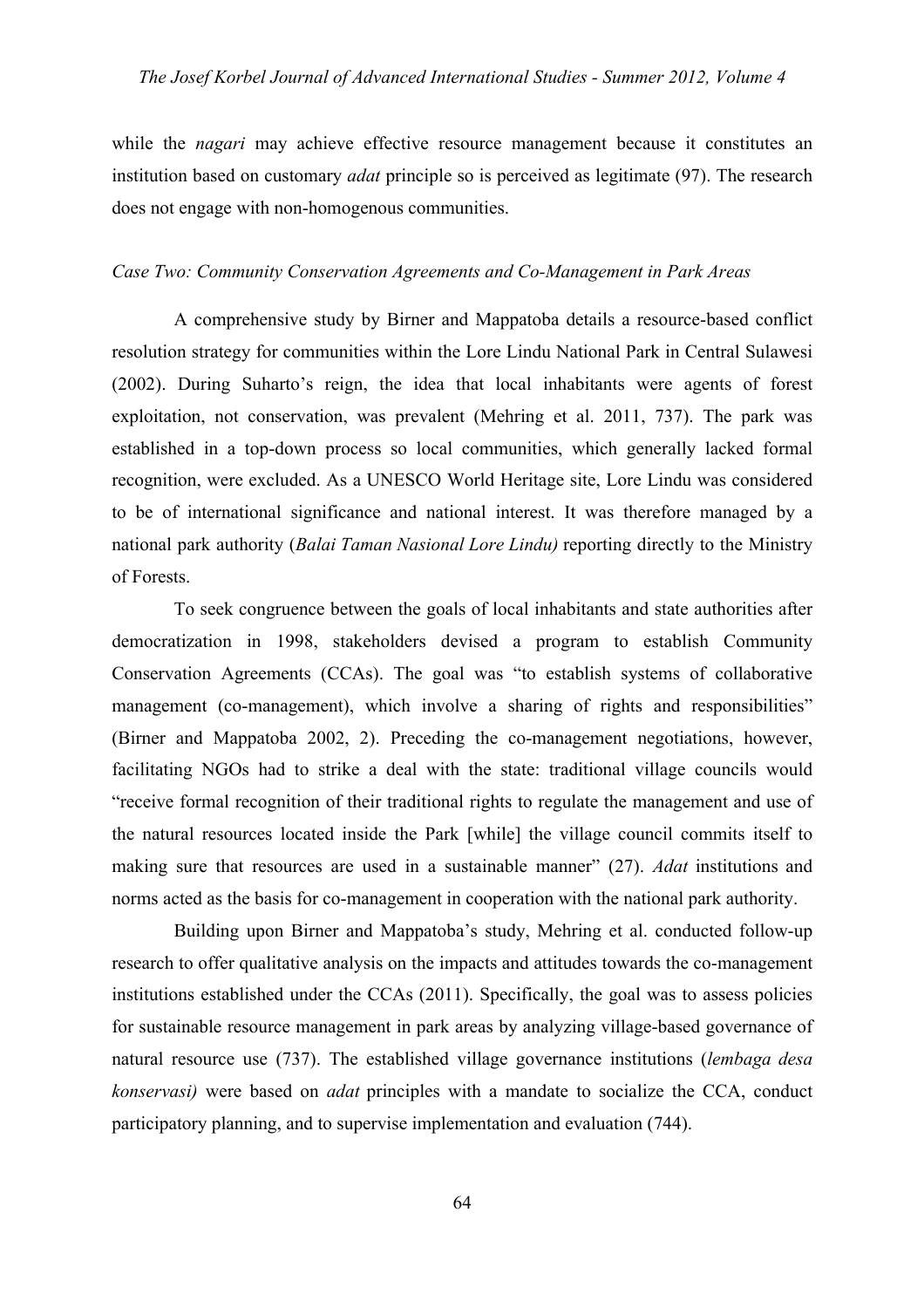The study not only assessed the impacts of the CCAs, but also their process of establishment. As each CCA contained both endogenous and exogenous variations, these factors must be considered separately. Exogenously, the process required extensive NGO facilitation while the NGOs themselves, both local and international, neither collaborated nor maintained clear lines of communication to establish a regional approach. As a result, conflicting strategies became problematic for affected communities (Birner and Mappatoba 2002, 12). Endogenously, communities were not homogenous entities, because migrants from different areas of Sulawesi had either co-mingled with indigenous groups or had established parallel communities in adjacent areas. The CCA process faced significant barriers due to the normative variance regarding forest resource valuation among indigenous and migrant communities, because migrants tended to favor the economic potentials of forest resources with less regard for social or environmental services (Mehring et al. 2011, 741). Consequently, CCAs were unable to be signed in heavily mixed communities.

Overall, the study finds that state-induced conservation rules and enforcement strategies remain ineffective due to the conflict between state conservation goals and community needs (745). Clear goals and the ability to enforce sanctions within forest areas are necessary while mutually agreed upon boundaries and rules of access must be negotiated. Overall, although showing promise, CCAs did not act as a panacea to deter unsustainable practices within the park, although they were an instrumental step in recognizing local rights and knowledge (745). While migrant communities in and around the park present the greatest challenge, understanding their perspectives and needs remains difficult, for migrant perceptions and behavior are largely excluded from formal research.

#### *Case Three: Formal Urban Land Tenure and Mass Titling in Bandung's Kampongs*

In an attempt to alleviate urban poverty, the GoI has undertaken several iterations of mass titling programs (1981 and 1994) to increase tenure security, foster economic development, and promote socio-political stability (Reerink and van Gelder 2010, 79). Recently, Reerink and van Gelder completed a comprehensive assessment on the results of a mass titling program in the city of Bandung, Indonesia's fourth largest urban center, located in West Java (2010). Within this complex urban landscape, the program focused on *kampong* districts, originally rural villages engulfed by the city, which have become low income settlements (79). The study refutes the paradigm of binary land tenure rights: formal versus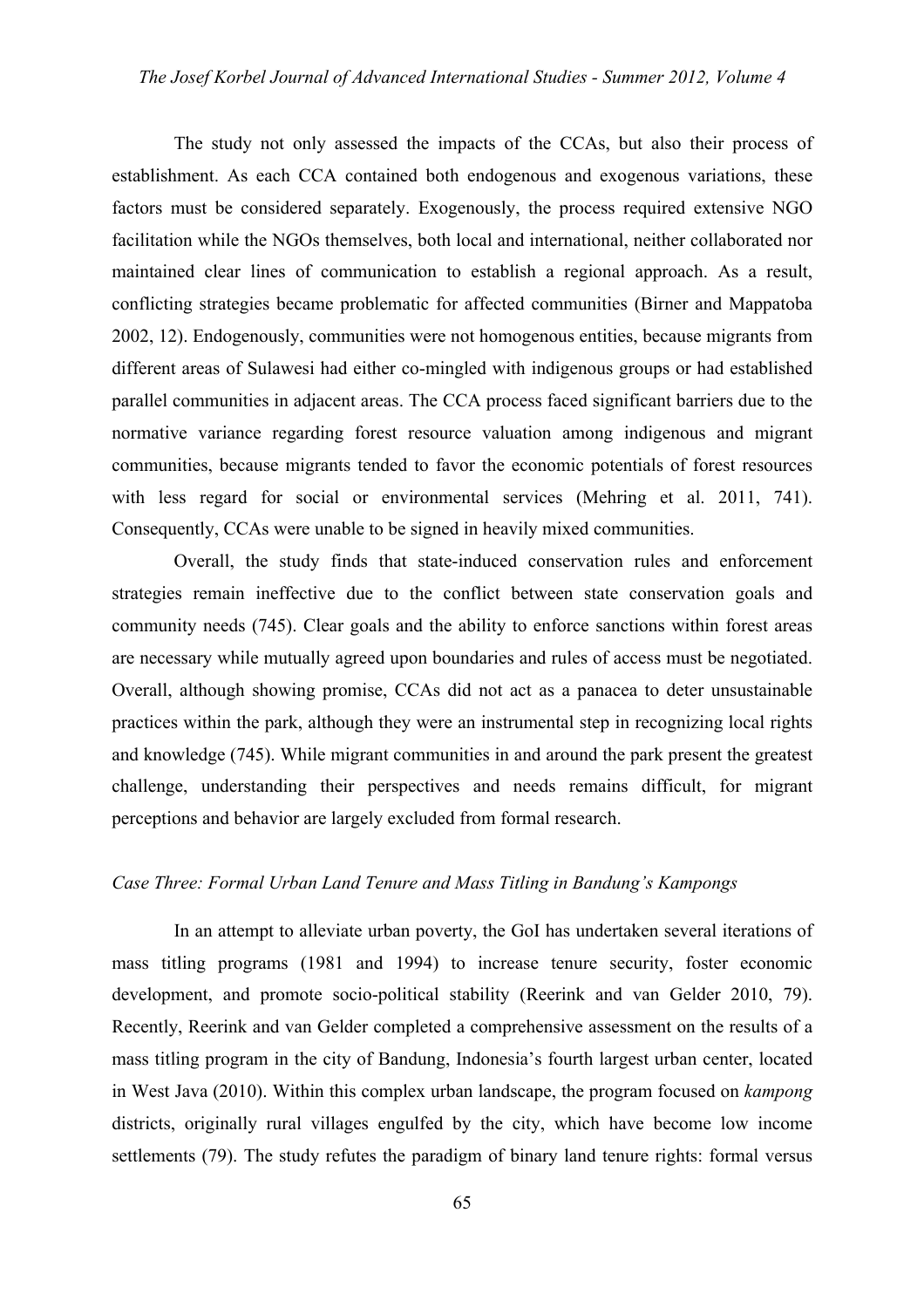informal. Semi-formal tenure, an intermediate designation, has a different historical legacy and accepted social status, so the impacts of titling programs were different between semiformal and informal inhabitants (80).

Although Bandung is a modern urban center, customary law maintains a semi-formal status in spaces where modern state law has not fully permeated. Customary ownership acts as the basis for legal formalization within titling programs (79). Informal inhabitants constitute the most vulnerable communities, because they have no legal basis to occupy land, whether owned publicly or private, and rely on the good will of landowners or the political mood of officials for tenure security. Unlike recognizing semi-formal *adat* tenure rights, transferring ownership to informal inhabitants requires the granting of "new rights" and the forfeiture of previous tenure claims (80). Neither municipal governments nor private land owners have sufficient incentive to grant tenure to informal inhabitants, for the status quo offers both short and long term benefits: rents can be extracted from informal inhabitants, service provision costs are negligible, and land can be held for future development (81).

The study empirically demonstrates the differences across the three different land tenure designations: formal, semi-formal, and informal. Not surprisingly, informal inhabitants, i.e. those without customary claims to land within the *kampongs*, had the lowest average income and least consolidated houses, perceived the highest possibility of eviction within the next five years, and more often recognized that the government did not agree that they could reside on the land (83). Commonalities include the fact that all groups viewed the state as the primary driver of involuntary removal and that even formal tenure recognition remained weak when facing state development initiatives (83). A noteworthy conclusion of the study is the qualitative similarities between those with formal and semi-formal status versus the significant differences with those identified as informal.

The results have important policy implications, namely, that singular mass titling programs - which tend to capture only residents with semi-formal status - may impact economic development and political stabilization to a lesser degree than expected. Those with semi-formal status already experience a quality of life similar to those with formal tenure, thus no significant quantitative increase can be expected (84). Second, unless specific programs are established targeting informal communities outside customary *adat* structures, the semi-formal/informal divide may be further exacerbated; vulnerable groups, usually migrants, may become further marginalized. (84). Overall, the study demonstrates the risk inherent to overly simplistic formalization programs, whether individual or community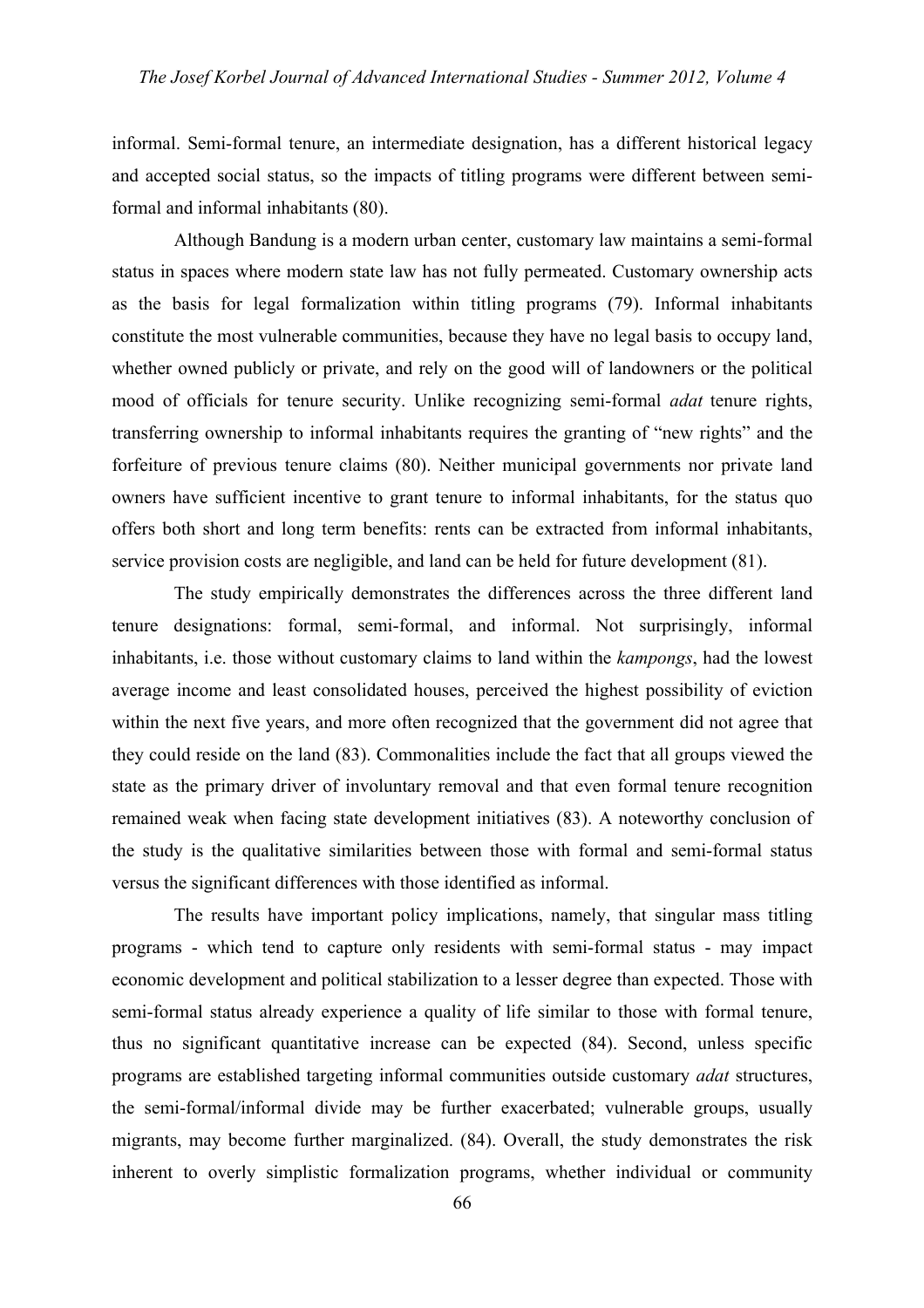based: the extra-legal sector is not homogenous, and programs which only target semi-formal communities reinforce the informal status of those outside customary communities increasing their risk for eviction or state-sanctioned abuses.

### **Case Study Summary**

The case study on mass titling programs in the urban *kampongs* of Bandung is substantively different from the rural sectors in West Sumatra and Central Sulawesi. Table 1 summarizes the findings. The policy that enabled the titling program was separate from those providing the opportunity to establish the *nagari* and the *hutan desa.* The impetus for the CCAs was also distinct, although the process and goals were similar to that of the *hutan desa.* Regarding the two rural programs, both had a focus on the state's recognition of group resource management rights, although ownership of the land remained with the GoI; communities were granted the right to manage resources in a manner that also met the goals of government stakeholders.

|                | Program        | Goal         | <b>Target</b>       | <b>Role of Adat</b> | <b>Effect on</b> |
|----------------|----------------|--------------|---------------------|---------------------|------------------|
|                |                |              |                     |                     | <b>Migrants</b>  |
|                | Nagari         | Conservation | Rural, group forest | Adat based          | Homogenous       |
|                |                |              | management          | institution,        | population,      |
|                |                |              |                     | boundary            | no migrants      |
|                |                |              |                     | demarcation         |                  |
|                |                |              |                     |                     |                  |
| $\overline{2}$ | <b>CCA</b>     | Conservation | Rural, group forest | Adat based          | Migrants,        |
|                |                |              | co-management       | institution,        | failed to sign   |
|                |                |              |                     | boundary            | <b>CCA</b>       |
|                |                |              |                     | demarcation         |                  |
|                |                |              |                     |                     |                  |
| 3              | Kampong        | Economic     | Urban, individual   | Adat as basis of    | Least formal,    |
|                | <b>Titling</b> | Development  | ownership           | ownership           | further          |
|                |                |              |                     |                     | marginalized     |

### **Table 1**: Case Study Overview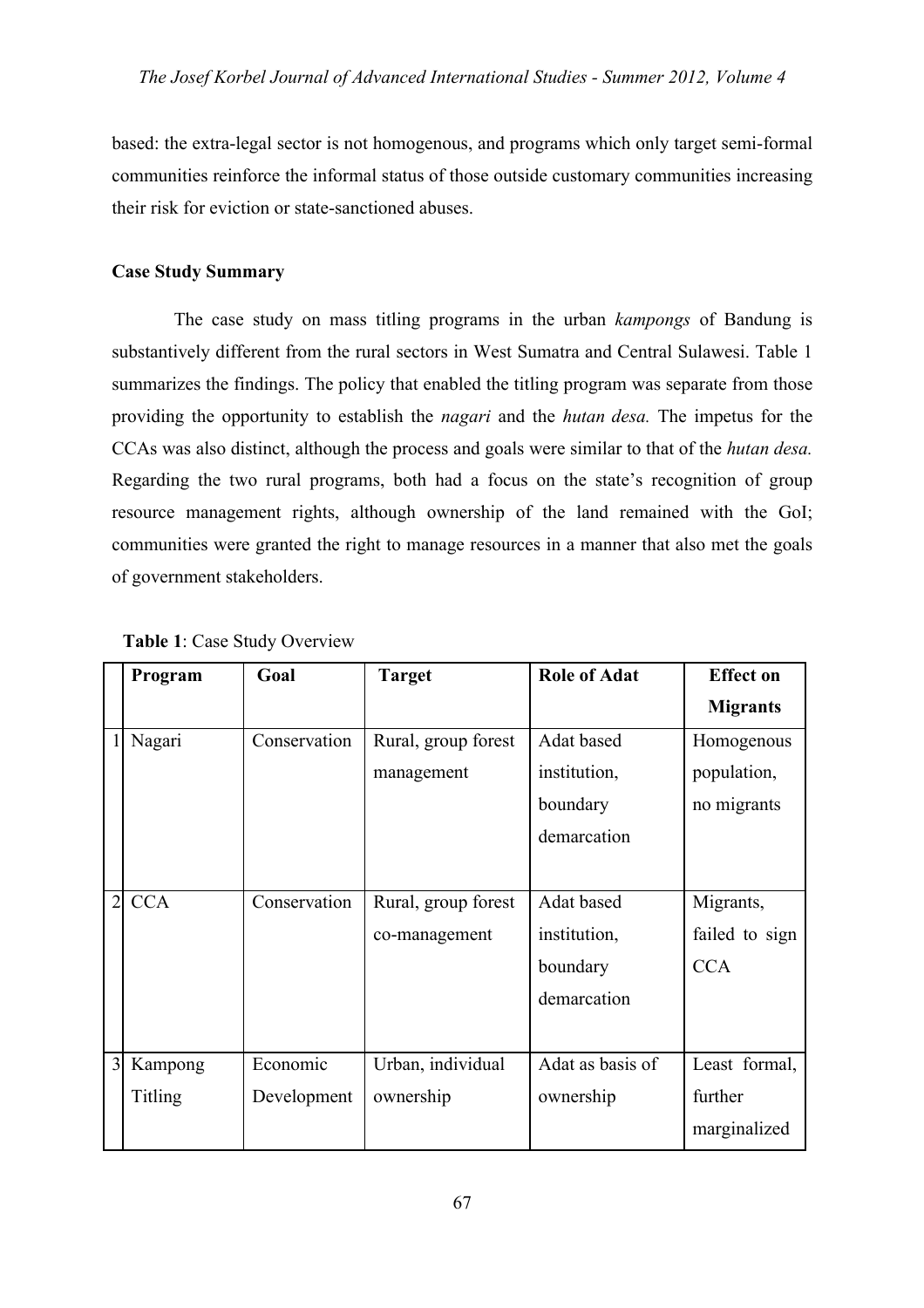Conversely, urban titling programs centered on individual property rights in order to grant individual entrepreneurs access to credit and productive investment opportunities (Reerink and van Gelder 2010, 79). This stands in stark contrast to the setting, origin, and goals of the *nagari* and CCAs, which focused on community development and conservation. In the rural sector, unlike in Bandung, speculation or land resale was not issue. In the masstitling program, policy originated in a top-down process with the goal to stimulate economic development in order to achieve human development objectives (Reerink and van Gelder 2010, 79).

Regardless of the differences between the programs, one general theme can be extracted. All three programs were unable to successfully engage with migrants: in West Sumatra, the *nagari* lacked extra-communal authority because of its status as a sub-village institution based on customary communities; in Lore Lindu, communities with a high degree of migrants from other parts of Sulawesi were unable to sign CCAs; and, in Bandung, migrants lacked customary ownership rights - as opposed to the semi-formal status of *adat* ownership - so were often unable to transition into the formal sector, thus became formally divided from 'local' communities.

#### **Discussion**

As highlighted in Table 1, a consistent barrier to the success of formalization programs, whether state or community driven, individually or communally based, is boundary demarcation. This is not only a product of the fact that rights of use and rights of ownership are often disparate notions, but also an indication of the limitations of the mapping process itself. A map is two-dimensional, temporally static entity mandated to encapsulate the actions and relationships between humans and the environment throughout seasons and across generations (Meinzen-Dick and Mwangi 2008, 38). Transforming three dimensional activities - ground level herbs or medicines can be intercropped with cash crops that are dependent on irrigation systems which are all covered by a canopy of old growth trees presents structural challenges that require a deliberative process to make value judgments in order to ensure fairness and accuracy during the unraveling process (Gibson and Woolcock 2008, 153).

In Jambi, as precipitating events forced communities to band together to stave off the intrusion of the timber company, establishing a *hutan desa* appeared as a viable strategy to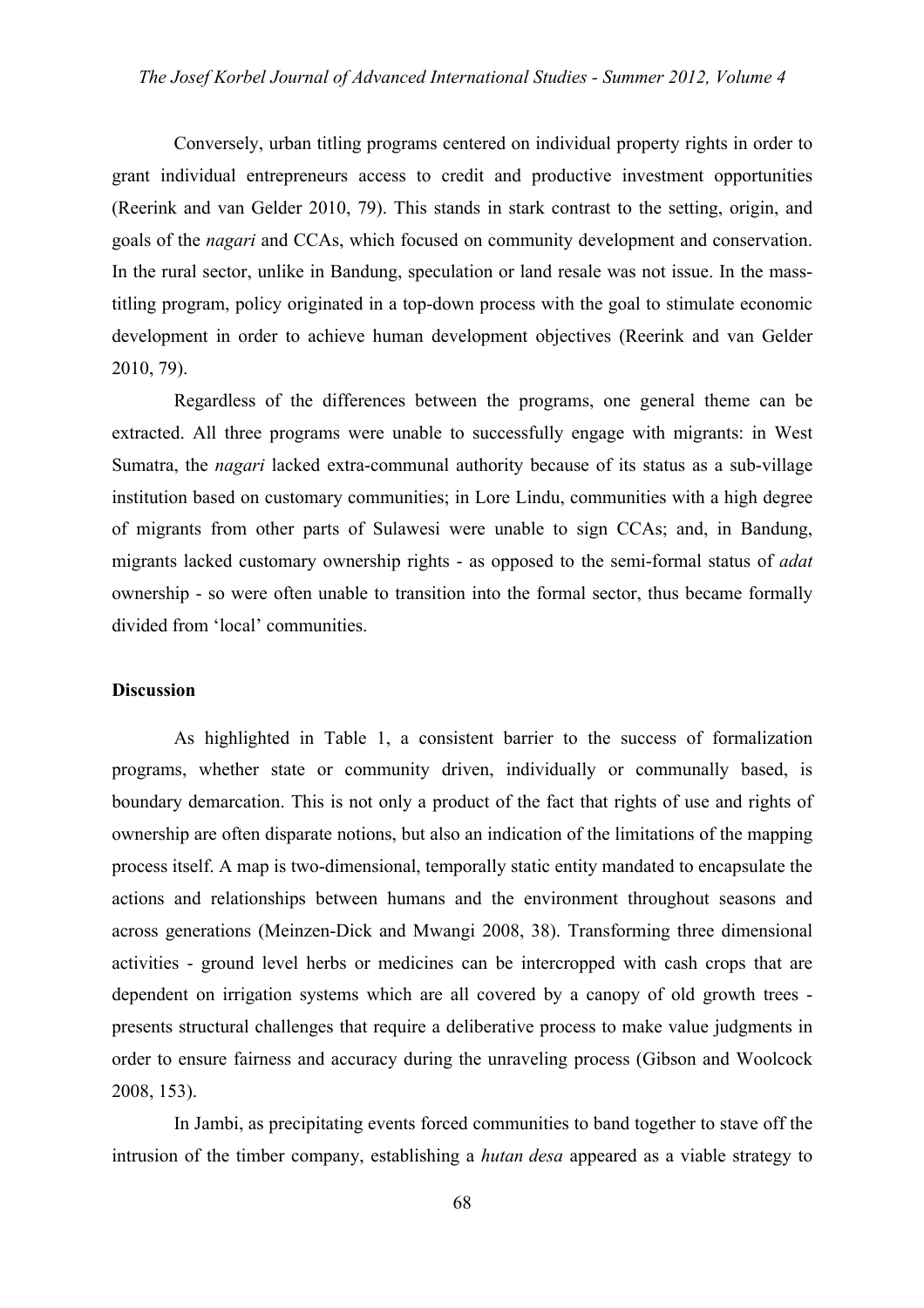retain control of the land. This crisis has not been fully averted, however. It remains to be seen if and how community forests are maximized, while success factors remain largely out of the control of the communities. But what is important is that NGOs did not express a predetermined goal for the communities. The forest management rights were granted for the community, not for the development aspirations of either the government or NGOs, although conservation is considered an integral component of the management plan. Qualitatively, NGOs have been adaptive and realistic in managing the *hutan desa* process.

As indicated by the *nagari* and the CCAs, revitalizing and enhancing *adat* structures offers the highest chance of institutional success. Hence, in Jambi the involved NGOs are turning to customary institutions to manage the *hutan desa*. The fact that villagers were supportive of the community forests was confirmed by field interviews. Overall, villagers feld pride in establishing the *hutan desa*, because it was perceived as a victory against the company and corrupt state practices. In this regard, the project can be considered a success regardless of economic impact: proud and stable communities create new opportunities, a development paradigm popularized as of late (see Sen 2009). But pride and formally demarcated boundaries also enable communities to defend their forests, a potentially volatile situation when mixed with anxiety and animosity towards outside communities.

Within Jambi, the number of informal migrants with the region of the *hutan desa* is substantial: in one village alone, the number of informal migrants living partially within other formal village areas was estimated at over 5000, a substantial number considering the two adjacent villages in the region equaled less than 2000 residents. Furthermore, although informal, the migrant communities maintained a long-standing presence in the region as some villages had been established before 1998. Migrants were from adjacent provinces and had capitalized on the favorable climate and growing conditions of the region along with the availability of unmanaged degraded lands available for conversion. Similar to the situation in Lore Lindu National Park, migrants tend to prioritize economic activities at the expense of the environmental or social value of the land (Mehring and Seeberg-Elverfeldt 2011, 741).

While visiting the region in Jambi, beyond the immense pride within indigenous communities, the presence of fear was tangible, a factor that, in part, limited the economic growth of the region. However, in looking to the future, the province of Jambi is rising economically as investment and infrastructure improve, and the province continues to be a net recipient of migrants (Arifin 2011, 212). Ultimately, a positive feedback loop may result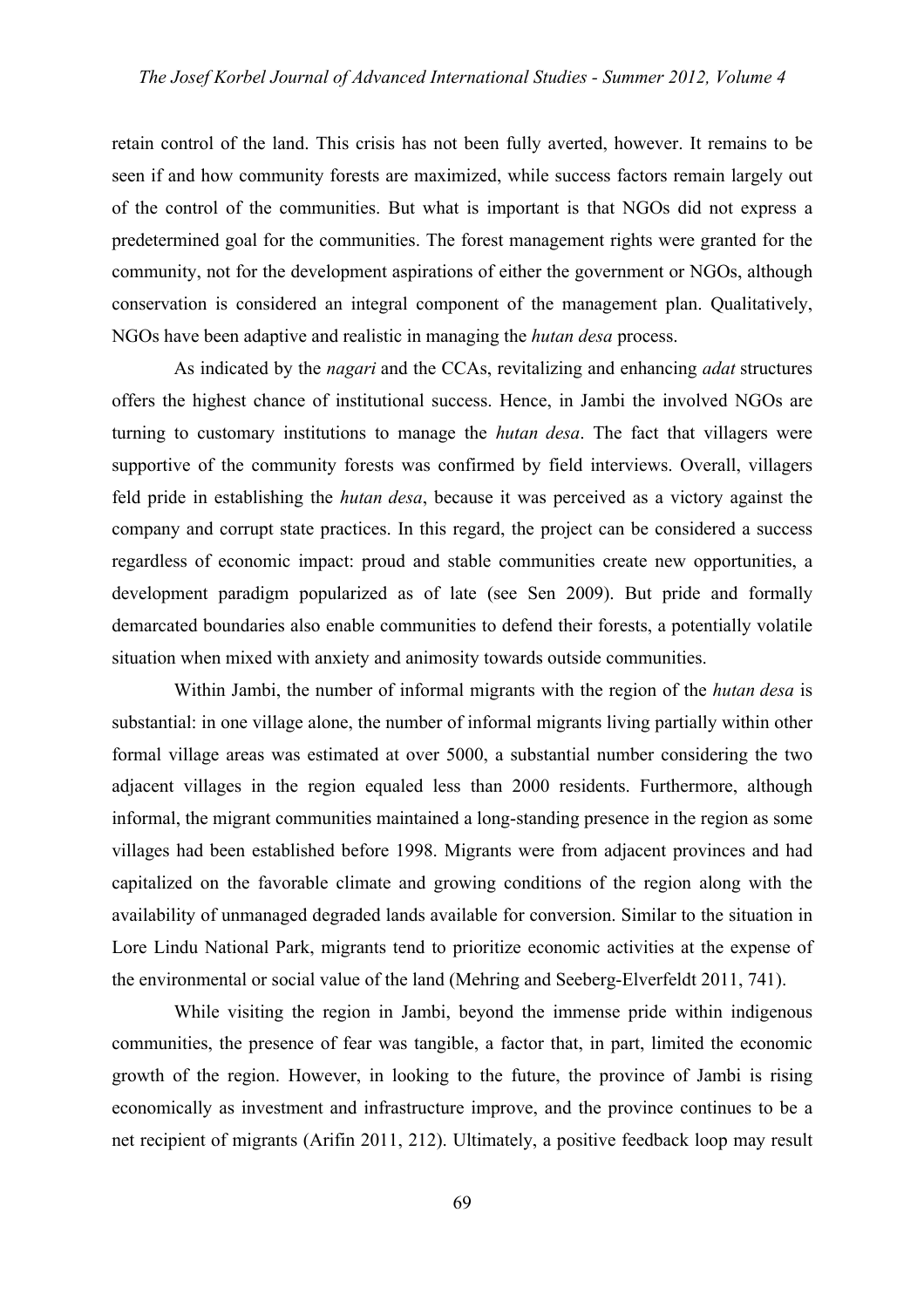in the marginalization of migrant communities if a CBFM program is scaled-up without due consideration.

The concern about exacerbating the local-migrant divide is not purely academic. The case study on Bandung's urban titling typifies criticisms of De Soto's policy, because mass formalization had less-than-expected returns, and, as argued by Culpepper, tends to further marginalize the least formal groups, i.e. migrants (2002). Furthermore, the limitations of mass formalization are not only dependent upon the structure and drivers of the program, whether individual property rights or group resource management rights, but also on the agents of the program. Specifically, if *hutan desa* programs are scaled-up and the GoI becomes the primary agent, community forest programs will be changed fundamentally. Government-led community forest programming may face similar limitations as mass property titling programs, because semi-formal indigenous communities with customary status are favored by NGOs and local governments, thereby granting them stronger support to the exclusion of the most vulnerable communities: informal migrants.

Marginalized groups are exposed to increased risks as state authority may be employed at the behest of formalized indigenous communities to protect their forest assets from outside agents, i.e. migrant "squatters" (Meinzen-Dick and Mwangi 2008, 42). Several important questions must be asked to evaluate the need for enacting indigenous rights and how this impacts fundamental human rights. When does a process of attrition actualized through the denial of basic services, such as primary education and maternal health, become inhumane? Who is accountable if indigenous communities are able to co-opt state authorities into removing migrants (Mehring and Seeberg-Elverfeldt 2011, 745)? And if constitutionally codified freedom of mobility is valued as a central tenet of a liberal, democratic society, then why is rural-to-rural movement, often precipitated by environmental change or a natural disaster, evaluated differently from rural-to-urban migration?

Consequently, NGOs and the GoI both need to recognize this risk in order to introduce a parallel policy to specifically manage migrant communities, and to establish basic services and proper identification for residents in migrant areas. Overall, the government, preferably with NGO support, must either formalize migrant communities or negotiate a transparent and constitutional relocation program. Waiting until health or environmental conditions deteriorate to the point where conditions become deplorable, or until horizontal and/or vertical conflict occurs, is not an appropriate strategy. Currently, resolution proves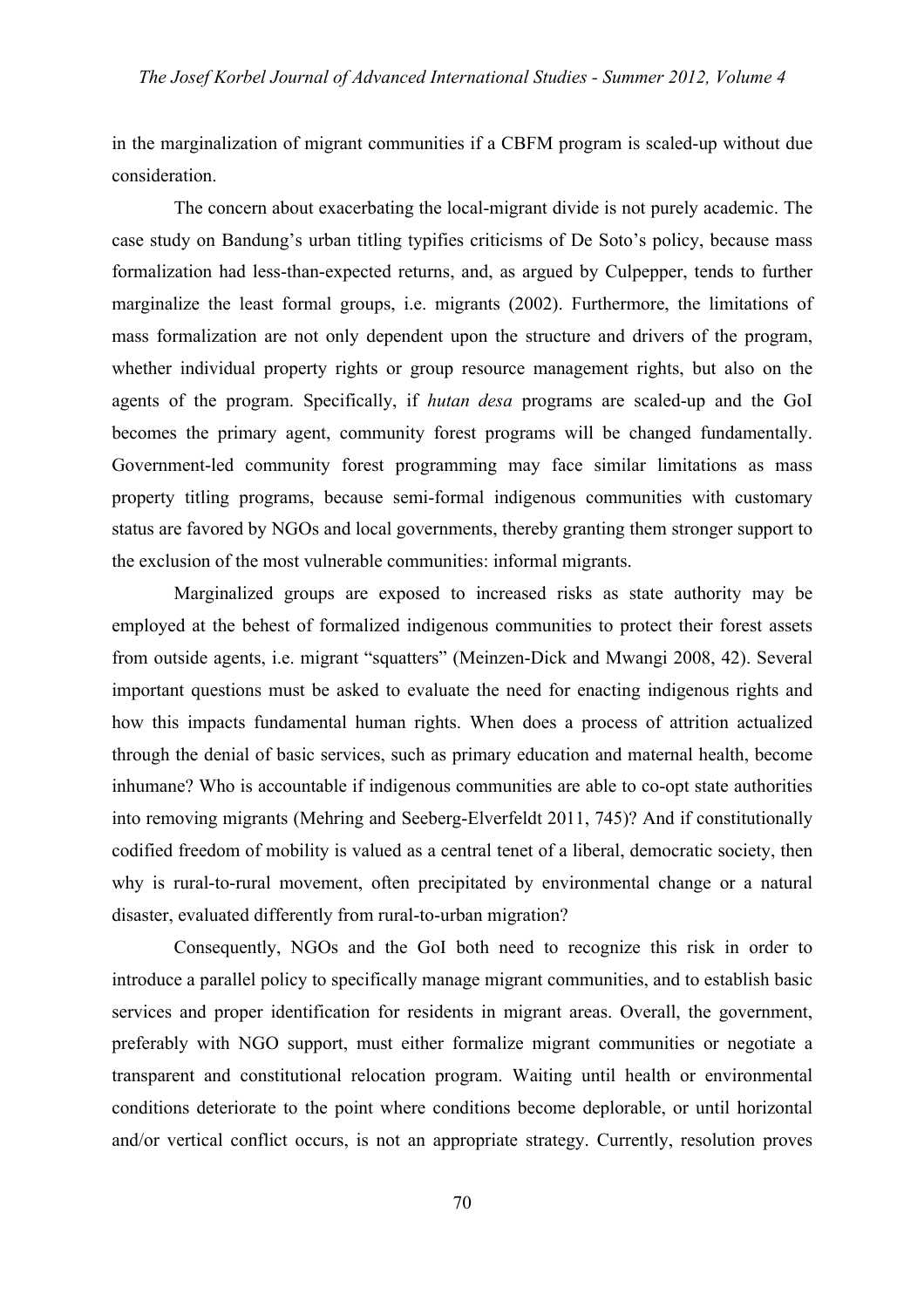elusive as NGOs lack authority to initiate an intervention within this sensitive space and governments themselves face significant political and structural barriers.

#### **Conclusion**

Post-authoritarian Indonesia has provided policy space for indigenous communities to assert their resource management rights based on *adat* principles, although it remains to be seen whether or not this process proves a resilient means of rural economic development. The purpose of this paper is not to disavow the ongoing work of NGOs striving to mitigate unsustainable business practices, corrupt government licensing procedures, or the development of indigenous communities. Qualitatively, facilitating NGOs are following the lessons learned from previous community resource management schemes to overcome the CBFM barriers articulated by Ostrom (1999).

The uncertainty lies with scalability. The GoI has ambitious targets for establishing areas under *hutan desa* management. The risk that the GoI will attempt to become the primary agent changes the potential structure of the program and may diminish its qualitative element. Turning to assessments of Hernando do Soto's simplistic policy prescriptions to engage in mass tilting programs to catalyze economic development, several parallels have been extrapolated: mass formalization may result in semi-formal indigenous communities becoming the sole focus of programs to the exclusion of marginalized 'informal' migrant communities. Furthermore, formalized indigenous communities may co-opt the state apparatus to defend their indigenous rights, thereby increasing the risk of human rights abuses within migrant communities. In collaboration with civil society, the GoI must establish a parallel process to specifically engage rural migrant communities, which have been severely under-studied.

#### **References**

- Ahiakpor, James C. 2008. "Mystifying the Concept of Capital: Hernando de Soto's Misdiagnosis of the Hindrance to Economic Development in the Third World." *The Independent Review* 13(1), 57–79.
- Arifin, Evi Nurvidya. 2011. "Regional Heterogeneity of the Large Market and Production Base." In *The Indonesian Economy: Entering a New Era*, ed. Aris Ananta, Muljana Soekarni, and Sjamsul Arifin. Singapore: ISEAS Publishing, 193–243.

Astiyah et al. 2011. "Decentralization and Domestic Trade Interdependence." In *The*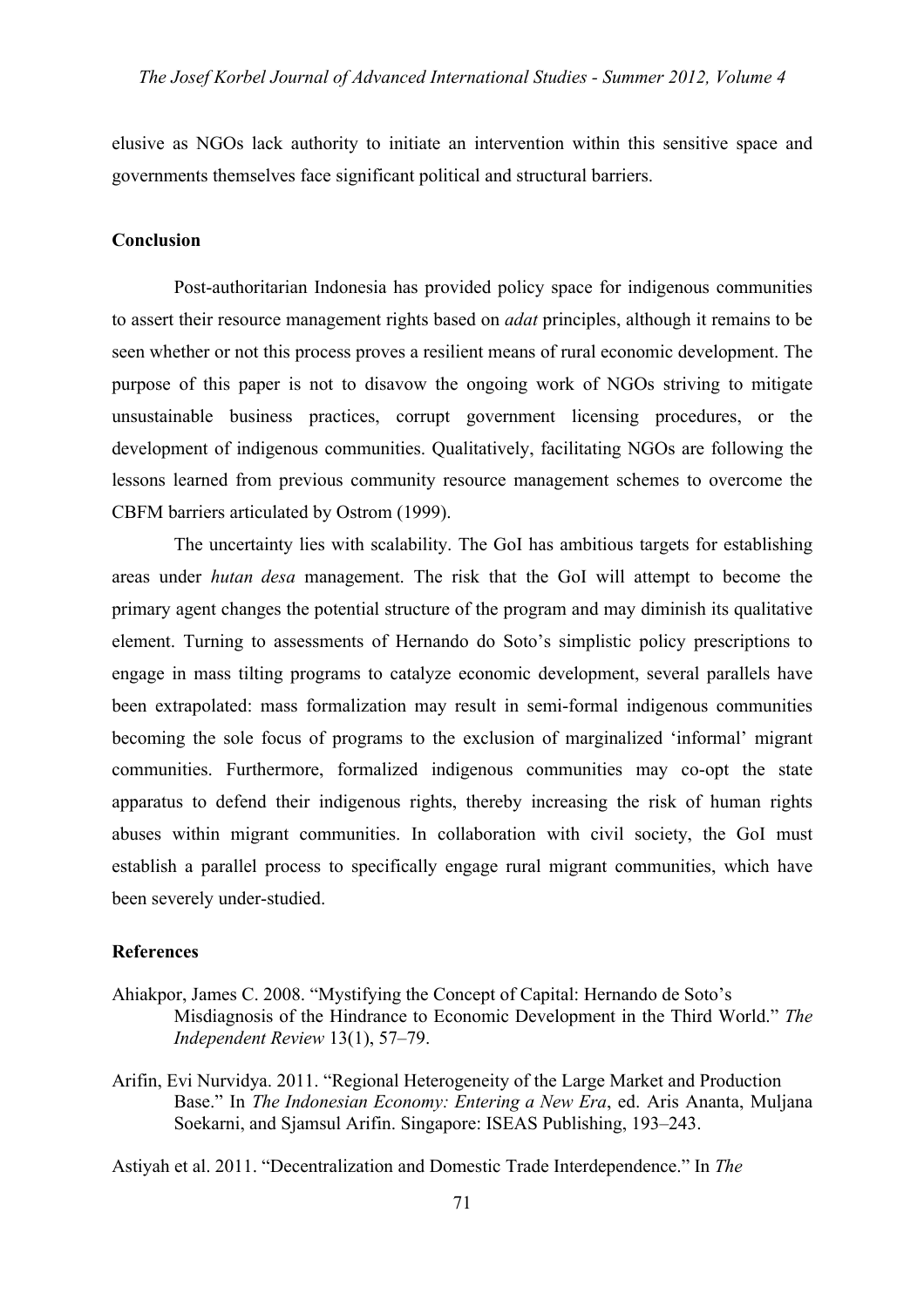*Indonesian Economy: Entering a New Era,* ed. Aris Ananta, Muljana Soekarni, and Sjamsul Arifin. Singapore: ISEAS Publishing, 277- 309.

- Birner, Regina, and Marhawati Mappatoba. 2002. "Community Agreements on Conservation in Central Sulawesi: A Coase Solution to Externalities or a Case of Empowered Deliberative Democracy?" Research Project on Stability of Rain Forest Margins, 1- 34.
- Chatellier, Jeffrey and Mary Osmond. 2011. "Hutan Desa License Process*"*. *Forest Carbon*, 1-11.
- Clift, Jeremy. 2003. "Hearing the Dogs Bark." *Finance and Development*, 8–11.
- Culpepper, Roy. 2002. *Demystifying Hernando de Soto: A Review of the Mystery of Capital*. The North South Institute.
- De Soto, Hernando. 2000. *The Mystery of Capital: Why Capitalism Triumphs in the West and Fails Everywhere Else*. USA: Penguin Books.
- Dove, Michael R. 2012. *The Banana at the Gate.* Singapore: National University of Singapore Press.
- Fitzpatrick, Daniel. 1999. "Beyond Dualism: Land Acquisition and Law in Indonesia." In *Indonesia, Law and Society*, ed. Tim Lindsey. Sydney, Australia: The Federation Press, 74–96.
- Gibson, Christopher, and Michael Woolcock. 2008. "Empowerment, Deliberative Development, and Local-Level Politics in Indonesia: Participatory Projects as a Source of Countervailing Power." *International Development* 43, 151–180.
- Harrison, Lawrence E. and Huntington, Samuel P. 2000. *Culture Matters: How Values Shape Human Progress.* USA: Basic Books.
- International Working Group for Indigenous Affairs (IWGIA). *Indigenous Peoples in Indonesia.*http://uncg.libguides.com/content.php?pid=100907&sid=1079424 (Accessed May 5, 2012).
- Kahn, Matthew E., and Alecander S. P. Pfaff. 2000. "Informal Economies, Information and the Environment." *Journal of International Affairs* 53(2): 525–544.
- Mahdi, Ganesh P. Shivakoti, and Dietrich Vogt-Smchmidt. 2009. "Livelihood Change and Livelihood Sustainability in the Uplands of Lembang Subwatershed, West Sumatra, Indonesia in a Changing Natural Resource Management Context." *Environmental Management* 43, 84–99.
- McCarthy, John F. 2005. "Between Adat and State: institutional Arrangements on Sumatra's Forest Frontier." *Human Ecology* 33(1), 57–82.

Mehring, Marion et al. 2011. "Local Institutions: Regulations and Valuation of Forest Use –